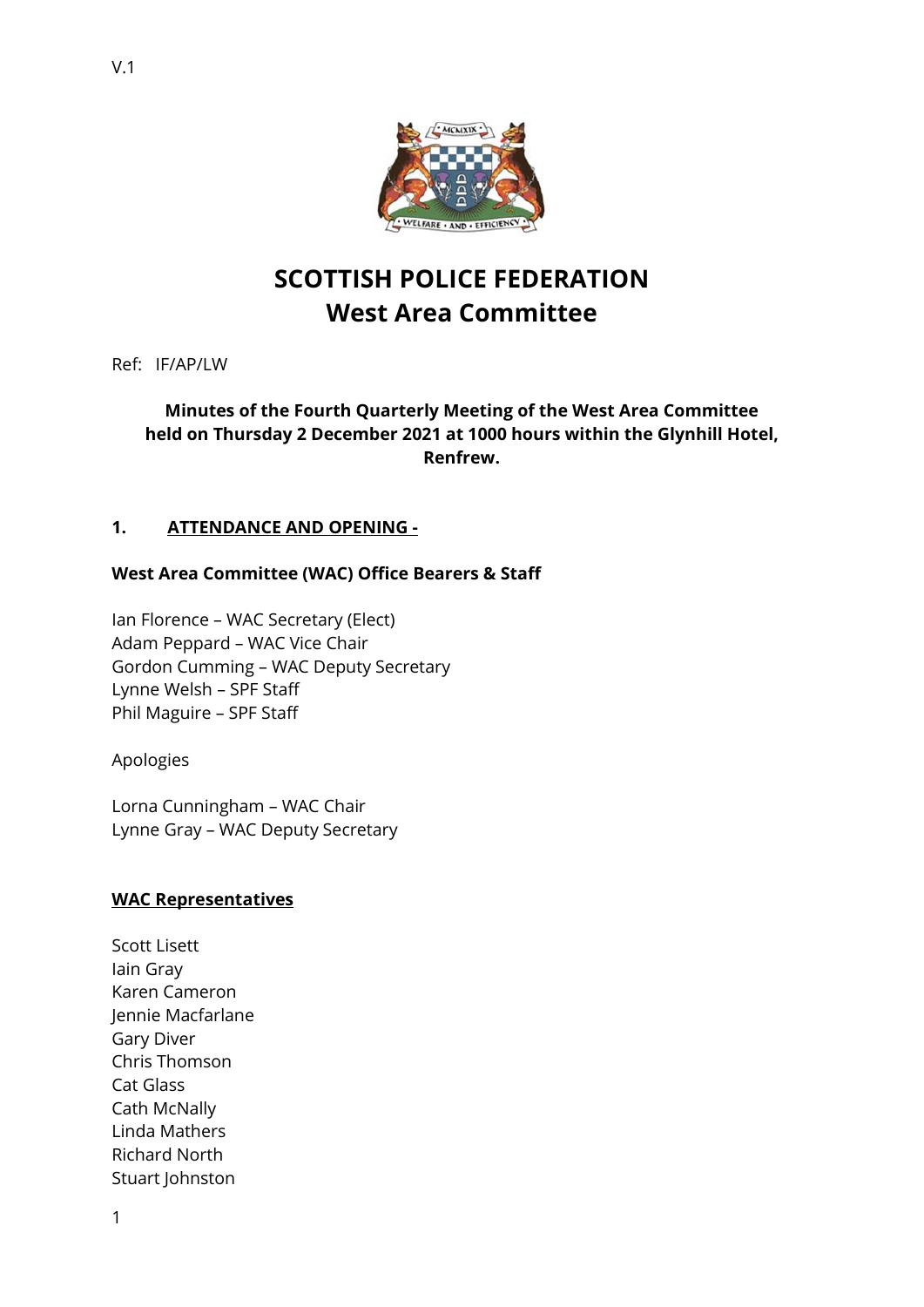David Carmichael Hugh Burns Elaine Sutherland George Allsopp Billy Hendry Stephen Gray Marketa Davidson Pamela Macfarlane Jonathan Bruce Catherine McAndrew Alistair Mackinnon James Mutter Chris Hynds Stuart Finnie Craig Dunn Stephanie Milligan Euan Graham Denise Quinn Michael McCaughey Dougie Chalmers David Taylor Craig Fraser David Osterberg Dougie McKinlay Claire Duffy

## Apologies

Emma-Louise Smith Eddie Mather Stevie Bryson Christopher Dibbs Michael McConnell Lee Hamilton Georgina Gibson Chloe Rice Michael Scott Aaron Hicks Fiona Levett Gordon McKeand

## **1. ATTENDANCE AND OPENING**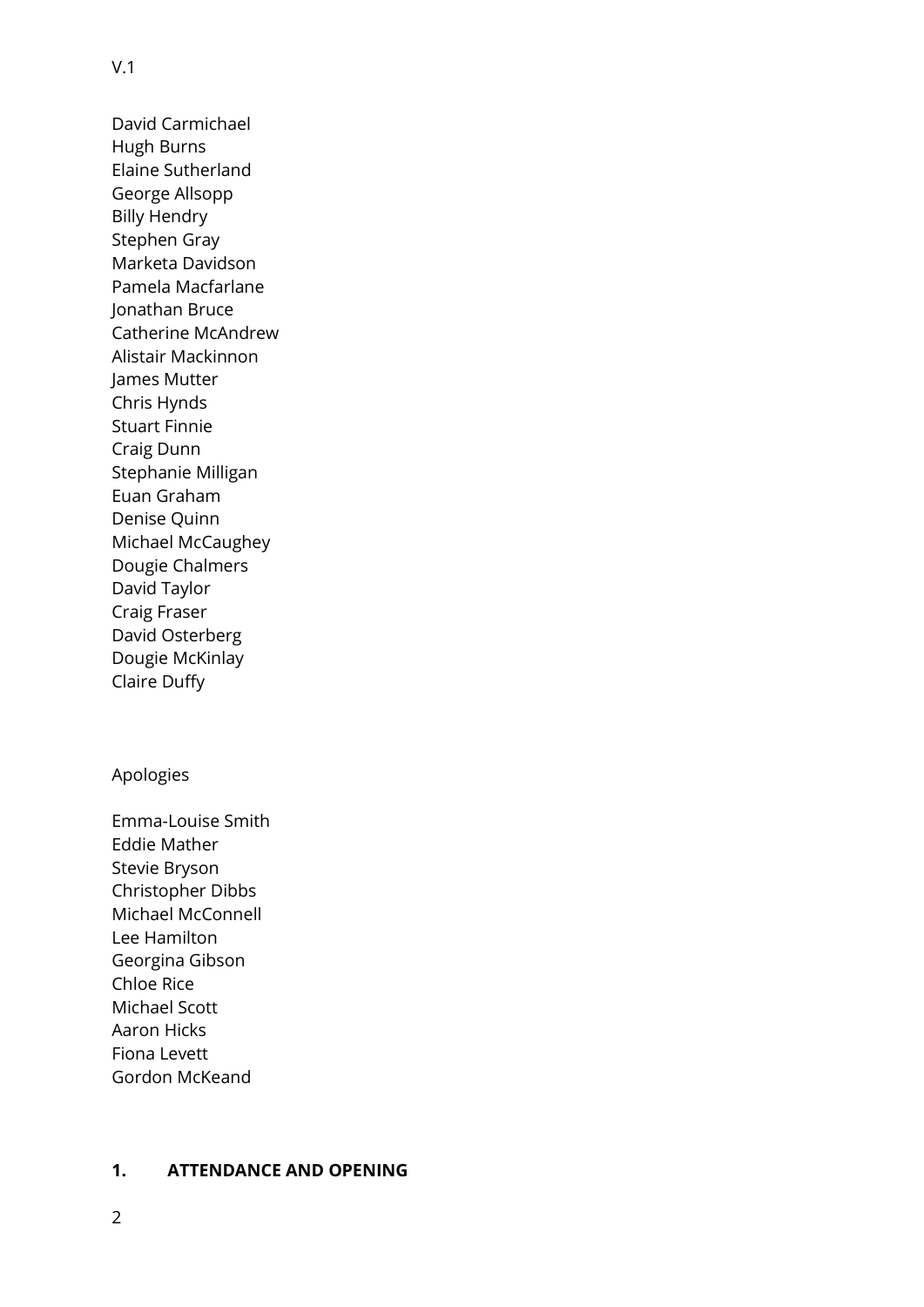In the absence of the WAC Chair, the WAC Vice Chair opened the meeting and welcomed the members, he made a special welcome to the newly elected representatives;

| PC Scott Lisett       | <b>Greater Glasgow</b>       |  |
|-----------------------|------------------------------|--|
| PC Denise Speirs      | <b>Greater Glasgow</b>       |  |
| PC Catherine McAndrew | Ayrshire                     |  |
| PC Euan Graham        | Ayrshire                     |  |
| PC Stephanie Milligan | Lanarkshire                  |  |
| PC Jonathan Bruce     | Argyll & West Dunbartonshire |  |

Agenda papers had been circulated in advance of the meeting. Due to current Covid guidelines, Members were advised to wear masks when moving around the hotel. Standing Orders were adopted for the duration of the meeting.

## 2. **SEPARATE COMMITTEE MEETINGS**

The Vice Chair advised that the meeting would break for the separate committee meetings and thereafter reconvene for the WAC Meeting.

## 3. **MINUTES OF THE PREVIOUS MEETING**

The minutes of the previous meeting held on 9 September 2021 had been circulated in advance of the meeting and were approved as true record.

## **ACTIONS FROM PREVIOUS MEETING** (September 2021)

(1) Re Pensions

Amended Action C/F From previous meeting

Issues surrounding the Government's proposed remedy in response to the court rulings, and how this would affect officers who were previously informed they had full protection. The proposal to transfer everyone on to the CARE scheme next year to remedy the age discrimination, will mean that officers who were previously fully protected by age will lose that protection.

SPF could highlight the issue to those who will be affected, by way of a circular outlining the facts and requesting that they contact the SPF to gauge the extent of the problem. It was hoped that the SPPA FAQ site would cover this matter, it does not appear to cover it sufficiently. Secretary (elect) will take this further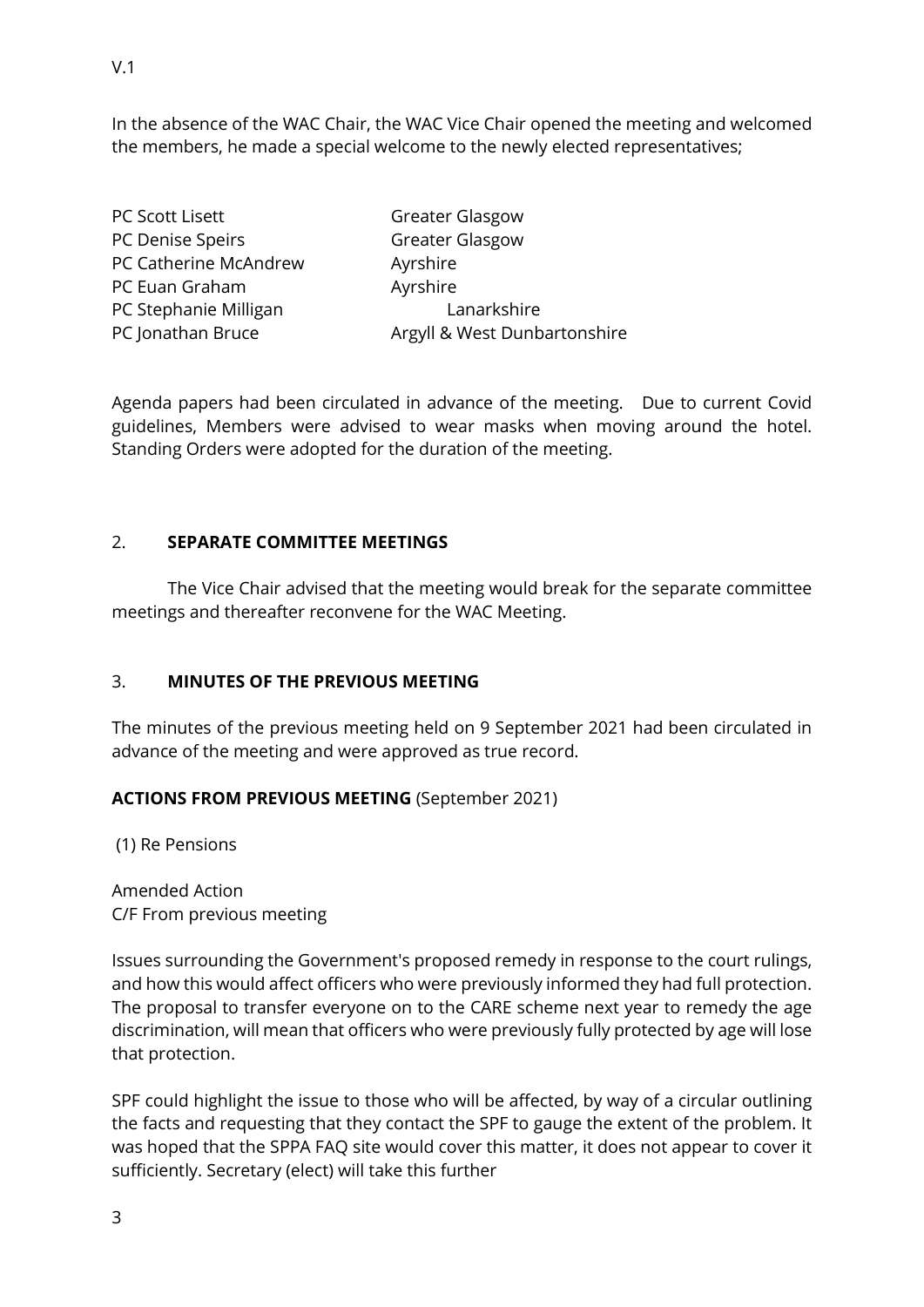Update – SPPA in process of circulating information to officers. COMPLETE

## (2) C/F from previous meeting

Action for all Divisional representatives Reps to raise any issues with officer's home working on their Mobile Devices out with duty hours, which they are aware of, with senior management teams.

Update –

This matter has been raised. Div. Reps to advise if any further issues COMPLETE

## (3) Re Near Miss issues.

Raised under Divisional reports (Lanarkshire). Request to WAC Secretary to re circulate the email originally sent to Reps regarding near miss recording.

Update – Re circulated WAC Email ref IF/LW/WAC2021/26 on 20 September 2021. COMPLETE

## (4) Re JCC – Pay award

The matter is still ongoing and nothing agreed as yet. One member highlighted that due to the increase in National Insurance, members will be earning less in a few months' time. This should be highlighted to Woodside Pl.

Update - Raised at JCC for next pay claim. COMPLETE

## (5) Re Motions

Prepare and circulate a guide to the WAC on how to write a competent motion.

Update - Guide to be prepared and sent to all reps. when complete. ONGOING

V.1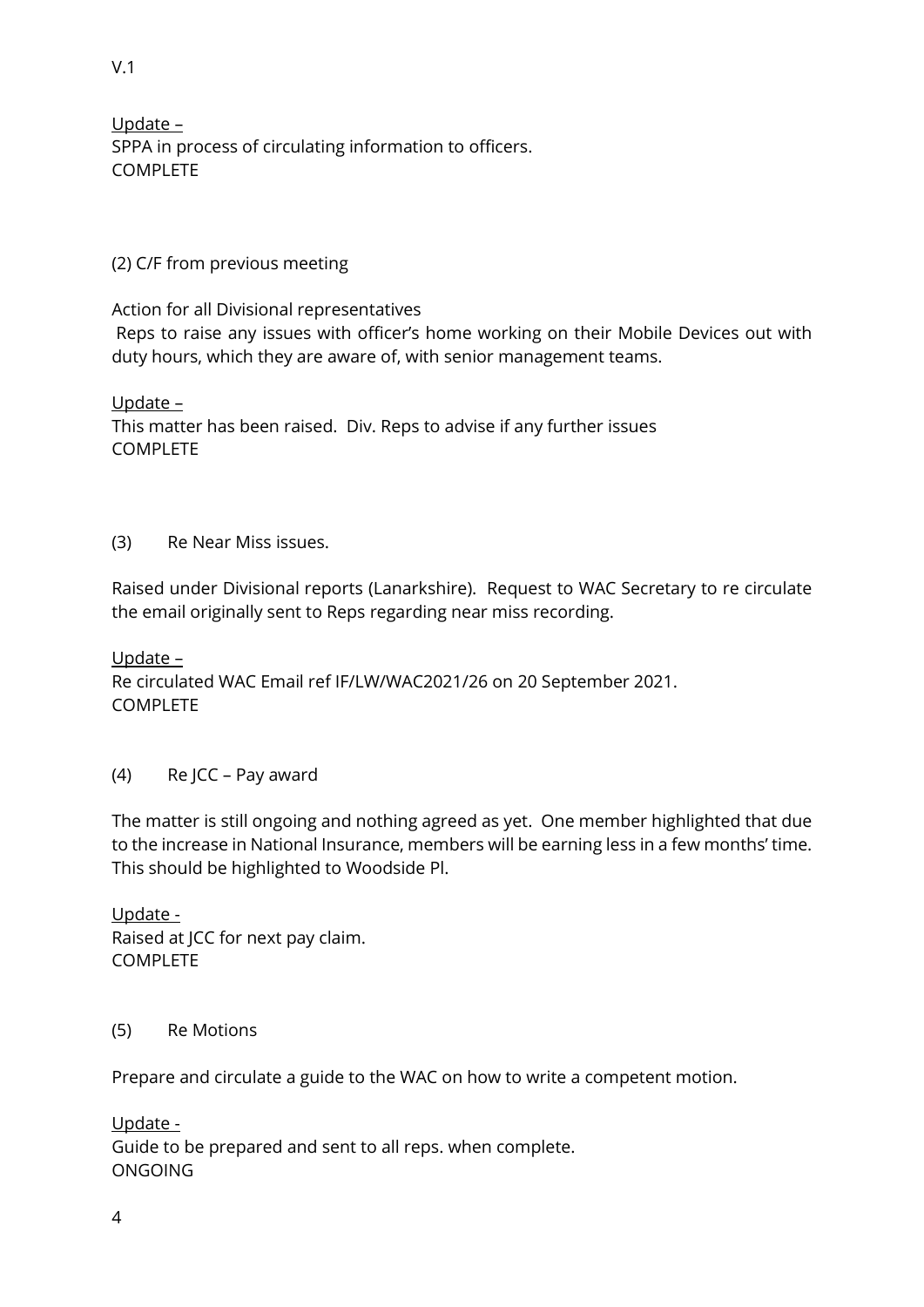(6) Re Pre read for WAC Meeting

One member asked if it would be possible to provide printed copies of the pre read in advance of the meeting for any reps who required this.

Update-

It was agreed that any representative who requested a printed copy should be provided with same in advance of the meeting. COMPLETE

(7) Re Operation Urram

In relation to working at Operation Urram, a request was made for clear and concise communication from SPF to members who are currently on work plans. This should clarify what they can and cannot be requested to work during this period.

Communication to be circulated to Reps. For information of members on work plans.

Update – COMPLETE

## (8) Re PTC

PTC currently running an amnesty for serving and retired members. Details to be circulated to reps. for information of members within Divisions.

Update - Poster and information circulated on 9/9/2021

COMPLETE

## 4. **LEGAL ADVICE AND ASSISTANCE**

The Secretary advised the members that the following applications had been submitted to Legal at Woodside Place since the last meeting.

5 4 x Criminal Legal Defence 2 x Employment dispute 4 x Injury on duty 1 x Grievance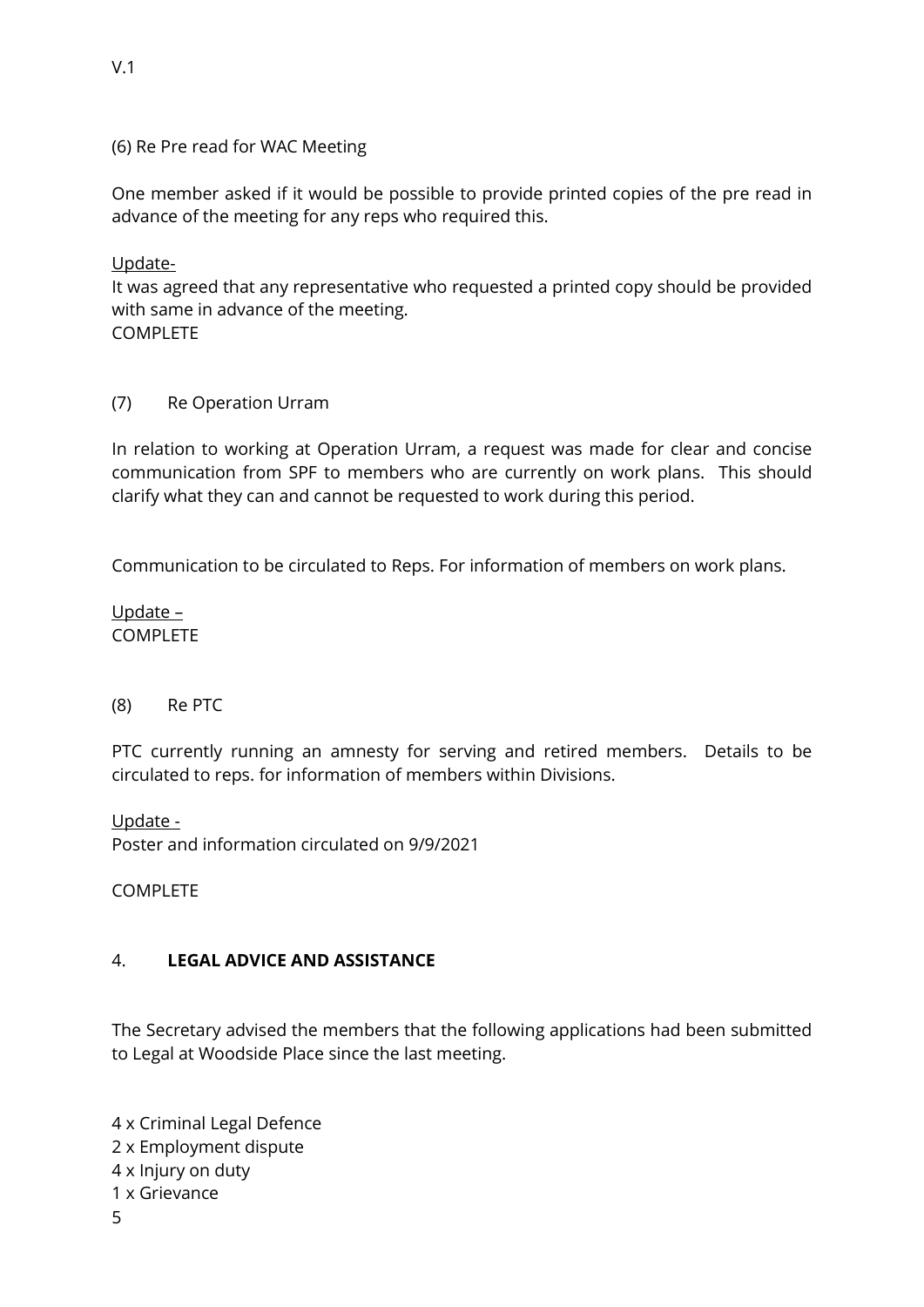5 x Other 1 x FAI

17 Applications had been submitted. This does not include any applications submitted directly to Legal.

## 5. **DIVISIONAL REPORTS**

The following divisional reports had been received.

## **Area 8 - L Division, Argyll and West Dunbartonshire**

COVID – No new issues

Health and Safety

Contrary to the current covid guidance to work from home, an officer with serious health conditions has been instructed to work from the office with no provisions made for home working.

#### Welfare

LB officers frequently required to remain on duty or alter working times to resource shortfall impacting on wellbeing, morale and family life. Officers feel there is an expectation on them to assist to avoid a negative impact on colleagues. This increased during Urram.

**Shifts** 

Update required on PPU shift plan. This is opposed by officers due to impact it will have on Individual department's daily business and workloads. Other options are available, there is no reluctance to work evenings and weekends.

#### Resource Issues LB

A working group is being formed to review resources in LB and will include a representative from SPF. This should commence in December 2021, the date to be confirmed. This will not provide a resolution to current issues which continue to impact welfare as above. Officers encouraged to submit near misses to record incidents.

#### Firearms

A severe lack of enquiry officers making workload unmanageable for those who are trained. Officer resilience - There is a lack of experience on Bute particularly female officers to undertake custody duties, searches and prisoner watches.

## PIO - L Div PIO cover

6 Due to lack of resources, cover is required at short notice and Inspectors shifts changed or requested to do 12-hour shifts as no alternative cover. This is down to lack of resources and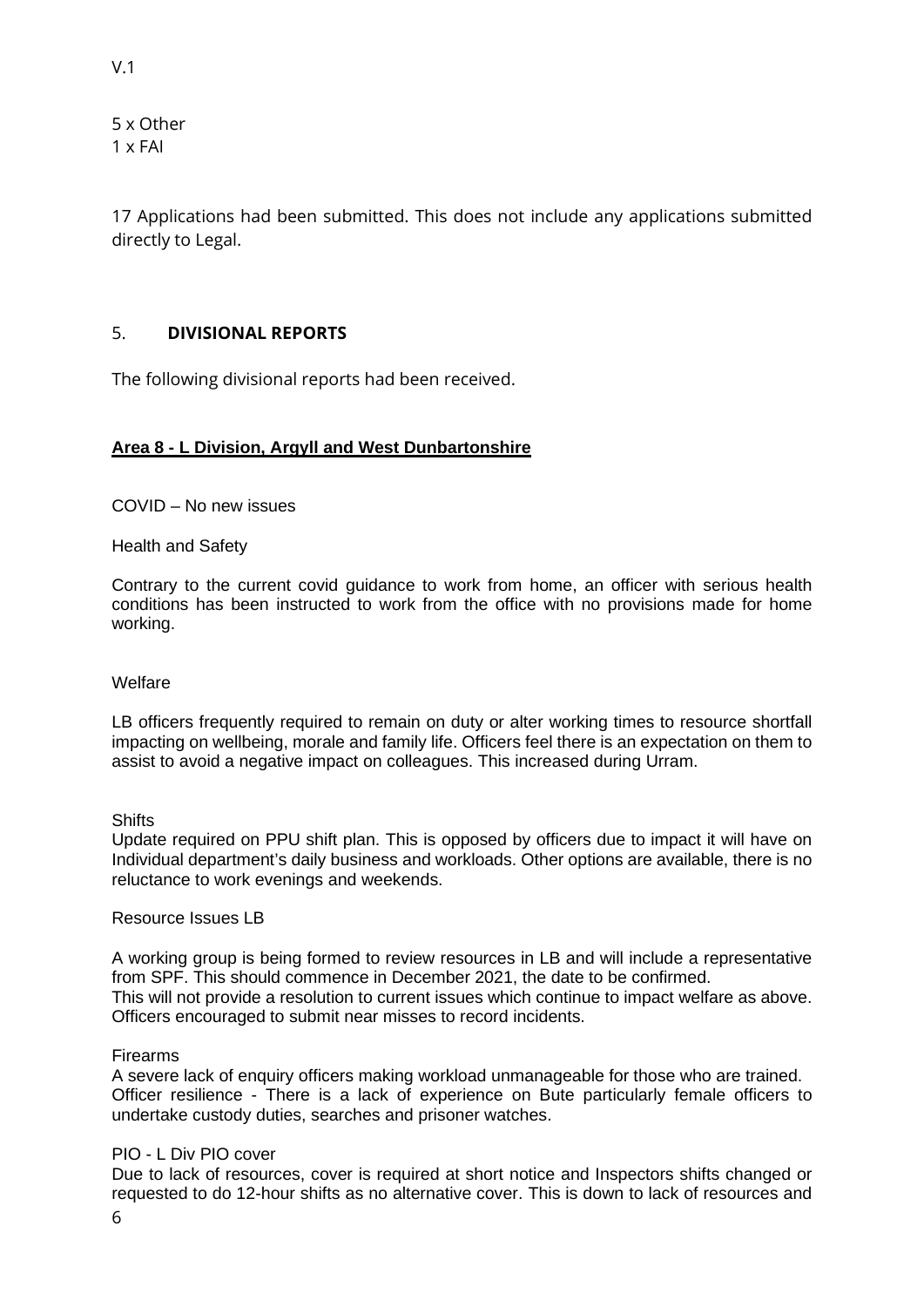has a negative impact on welfare and family life. SMT are aware and options to address are being discussed, however there does not appear to be a resolution as yet.

The WAC Secretary (Elect) suggested that it may be of benefit to raise with the Divisional Commander to take forward to the PODG.

PAVA – Officers at Urram paid for having PAVA when there was no availability to store at their accommodation. Is there a current policy? As those who police remote islands experience this upon each overnight posting in LB, particularly Tiree.

There was brief discussion where it was highlighted that there does not appear to be any clear instruction to the officers in L Division in this regard. It was agreed that officers need to challenge this to get a definitive answer.

## **Area 9 - U Division, Ayrshire**

New reps.

U div welcomed two new Constable Reps in October and we are delighted to have Euan Graham and Catherine McAndrew as part of the team.

Cop 26

Cop 26 has been the major focus in the run up to the meeting. The meeting with SMT on 18 November discussed the impact of Cop 26 on officers who had policed the event and those who had stayed behind to carry out business as usual. Concerns were raised regarding workloads and impacts on their wellbeing for those that stayed at division.

#### OT/travel claims

This remain a topic of discussion at this time. The PNB document has assisted however the potential for a review of the document was highlighted based on queries that the SPF had received which were not covered in the document.

#### South Ayrshire

There are major changes in South Ayrshire as the police office is moving. Changes for departments have been discussed and it's all appears positive. The local representatives are poised for any personal issues that may occur as a result of moving offices e.g. access issues in new building but so far none have been highlighted.

Thanks were recorded to the G Division reps and their Twitter page. A lot of issues were alleviated by the dedication and hard work of the reps highlighting issues, providing updates and passing information allowing local reps to answer queries quickly for the members.

**Committees** Draft areas for officers are as follows; Conduct - Euan Graham and Claire Duffy H&S - Stephen Gray and Chris Hynds Equality - Kat Glass and Catherine McAndrew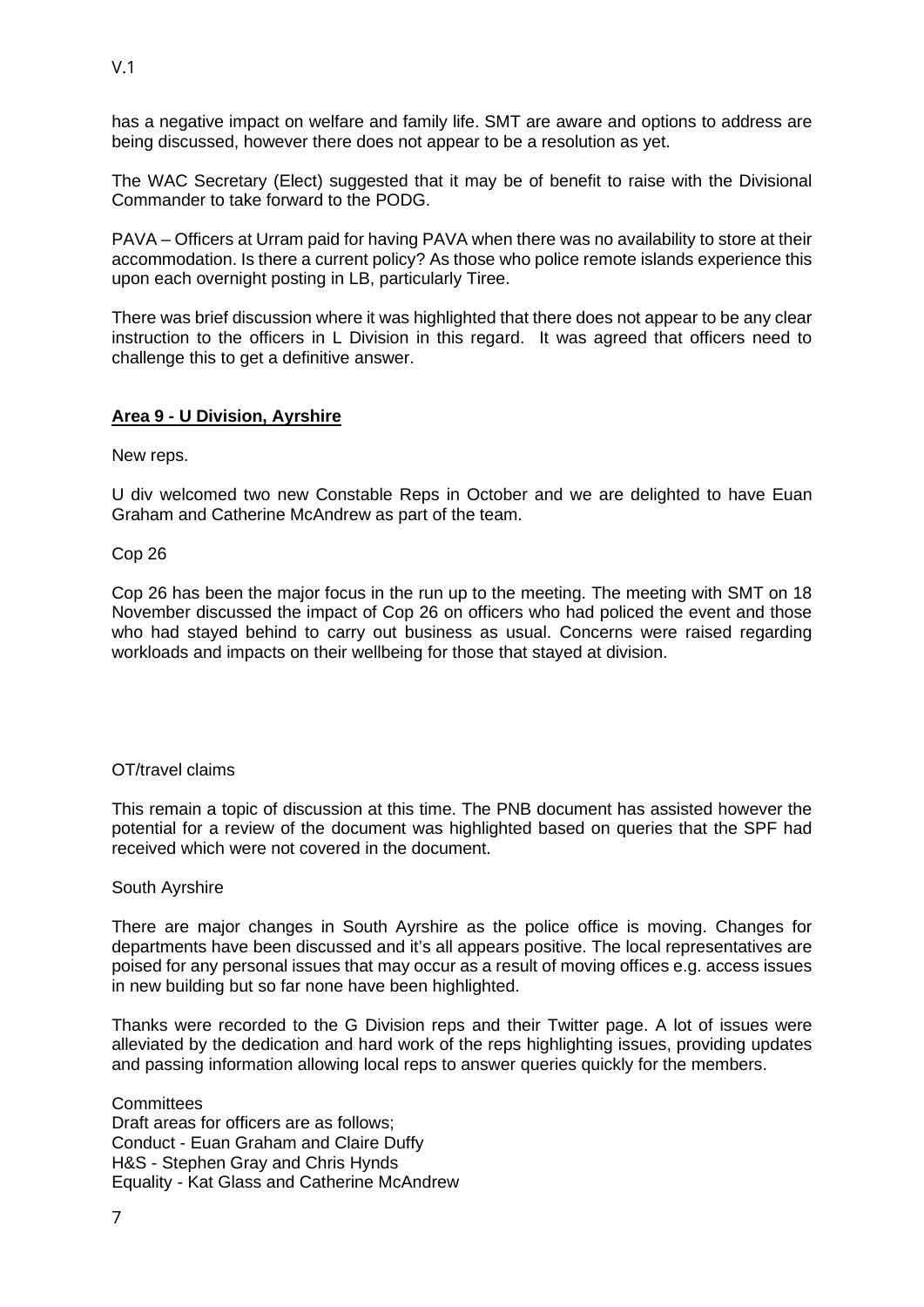## **Area 10 – V Division, Dumfries & Galloway**

No issues raised in advance of meeting.

#### **Area 11 - Q Division, Lanarkshire**

Resourcing

Resourcing BAU seemed to be better during Cop26.

**Shifts** 

Divisional Reps Stevie Bryson is assisting with the potential new shift pattern for CP and DAVRU's. Update to follow.

Fleet No change with Fleet, still poor quality and lack of vehicles.

Project Quest No updates regarding Project Quest.

SMT

No SMT meetings for some time as the Divisional Commander is currently off.

Ops Planning

Ops planning have been instructing officers who put in excusal requests for events, to source replacements themselves if they want the time off. The replacement officer is then only been given a day back regardless of notice period as technically they have requested the overtime One of the Lanarkshire Divisional Reps has made enquiry with OPS Planning.

Still trying to recruit candidates for the Divisional Inspecting ranks positions.

New Rep.

Lanarkshire Reps would like to welcome Stephanie Milligan and congratulate her on becoming a Divisional Rep.

Divisional Health and Safety

Divisional Health and Safety Inspections have restarted. Motherwell, Wishaw and Shotts have been completed. More offices in the coming weeks.

#### **Area 12 - K Division, Renfrew and Inverclyde**

Most recent meeting with the Divisional Commander was on 22 November and current issues in the Division are –

Communication

Addition of a Federation section to the divisional briefing page on the intranet was agreed to provide easier reference for force and divisional federation updates, this is in the process of being set up.

Continuation of Sergeants and Inspectors forums and the Commander agreed to improve the notification process to staff by sending invites direct to potential participants as there has been feedback that people were previously unaware of the times for meetings. Meetings are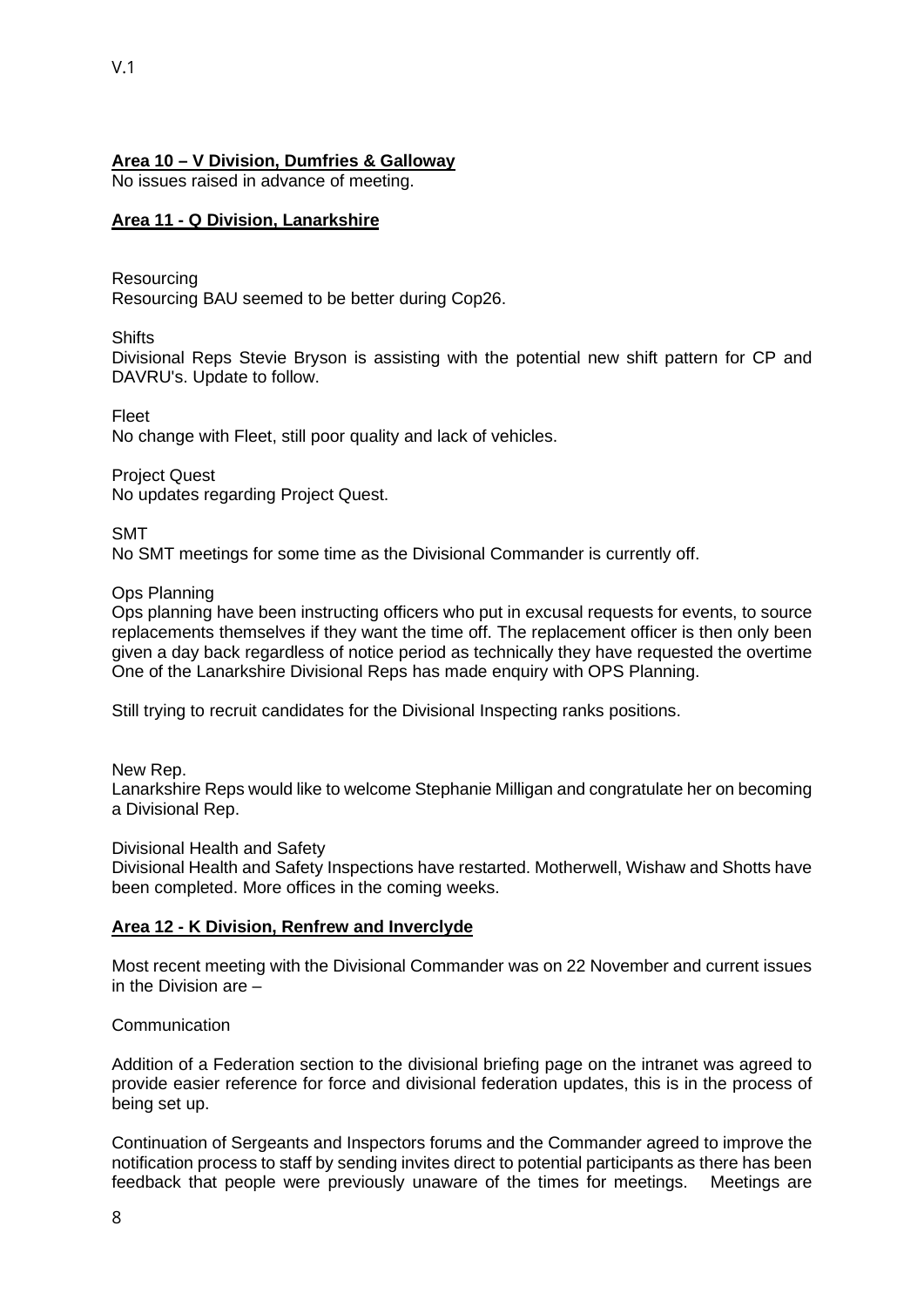currently on "Teams" but the Commander expressed that when Covid restrictions allow his preferred format is for these to be in person.

### Divisional Resources

Continuing issues in relation to lack of service/resources on many of the shifts in the division meaning it is difficult to find suitable tutors for the high number of probationers. Division is awaiting the return of around 20 officers from the FRU , Talla and Urram planning which should start in early December and efforts are being made to identify the most suitable shifts to deploy these officers to.

#### **Training**

Training has fallen behind after the backlogs created as a result of Covid and Urram, issues emerging on some shifts/departments where this is becoming a problem with a lack of MOE trained officers and response drivers in particular.

 The Commander has agreed to have Divisional Training review this and liaise with shifts/departments in order to confirm what areas are a priority and see what can be done locally and with Force training.

#### Welfare

The upcoming festive plan and resourcing was discussed in relation to the impact variations have on officers welfare and the Commander agreed to review this to try and minimise them where possible and look at utilising overtime if available.

 SMT have also agreed to notify the federation locally when an exigency is required to be declared in the division due to an unplanned event or a resourcing issue so that this can be monitored.

#### Direct reporting

There have been issues recently when officers from the division have been asked to direct report for events with very limited consideration given for security or welfare especially in relation to where they leave their personnel vehicles.

#### **Custody**

#### Ongoing issues with Custody Division

Agreement was made to monitor and report back on the impact that the recent change in PCSO's shift pattern to 12 hours shifts and Greenock being used as a Covid/Immigration centre is having operationally to the division. This is to see if it is having any positive change or any change at all on the abstractions for prisoner Observations/Escorts etc.

## Vehicles

The Commander agreed to review the process that minor repairs such as having to take vehicles to the garage to have a bulb changed to see if a more local process can be adopted to save officers time and minimise the time vehicles are off the road.

#### Aftermath of Urram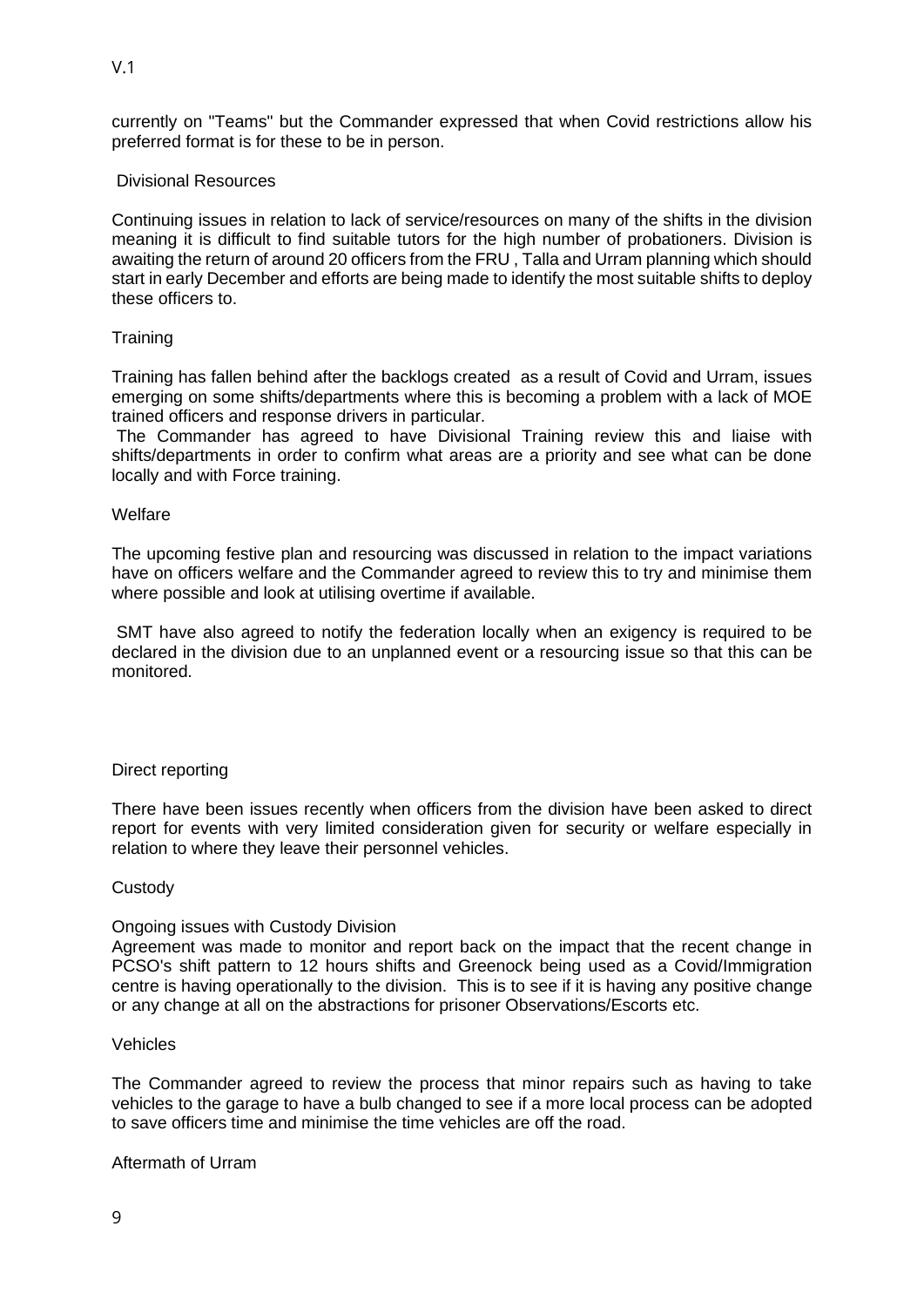Business unit are working overtime to process the high volume of overtime claims for officers, there is some concerns from members that this will not be done in time for the December pay date as a large number of claims have been sent back to be amended.

#### Vacancies

There are still 3 Inspectors vacancies and now a Constables' vacancy due to the resignation of Kenny Kean. Merrylee house have been contacted to see what needs to be done if an election is required.

## **Area 13 & 16 – Greater Glasgow North and South**

## **Events**

URRAM covered elsewhere

BAU

After Op. URRAM, our notification for cancelled rest days went from 16 days to 19 days. There have been issues surrounding offering 1.5 for events that are now less than 8 – dealt with by FTOB's.

Issue recently re division waiting for 19 days to cancel days off for a couple of football matches whilst waiting on Intel. This will be progressed through FTOB and the commander.

Division are continuing to change rosters on rest days with 90+ days' notice without going through a formal cancellation process.

Annual Leave

Division have managed to "fix" next year's annual leave allocation.

Taser

There do not appear to have been many issues but Officers are still being sent across the city for inappropriate calls. Serious issues continue to be raised to FTOB. There are still insufficient numbers.

## Violent incidents/SCOPE

Following representation by G Div Reps, we are now being asked for the reference numbers from scope to close CR's.

## CCPP

Although raised with senior management, due to a change in ethos with the CCPP it makes it extremely difficult for anyone to get time off on a Friday and Saturday night due to how Officers are counted in OBL.

## Fleet

The situation improved over Urram – some electric cars are being issued - LPST issued with some vehicles with blue lights and siren but no light bar– limited facilities to charge them and no training on how and when to charge. Guidance sent out by division regarding not using vehicles for locus protection, pursuits or "response driving". Clarity is required.

Mobile devices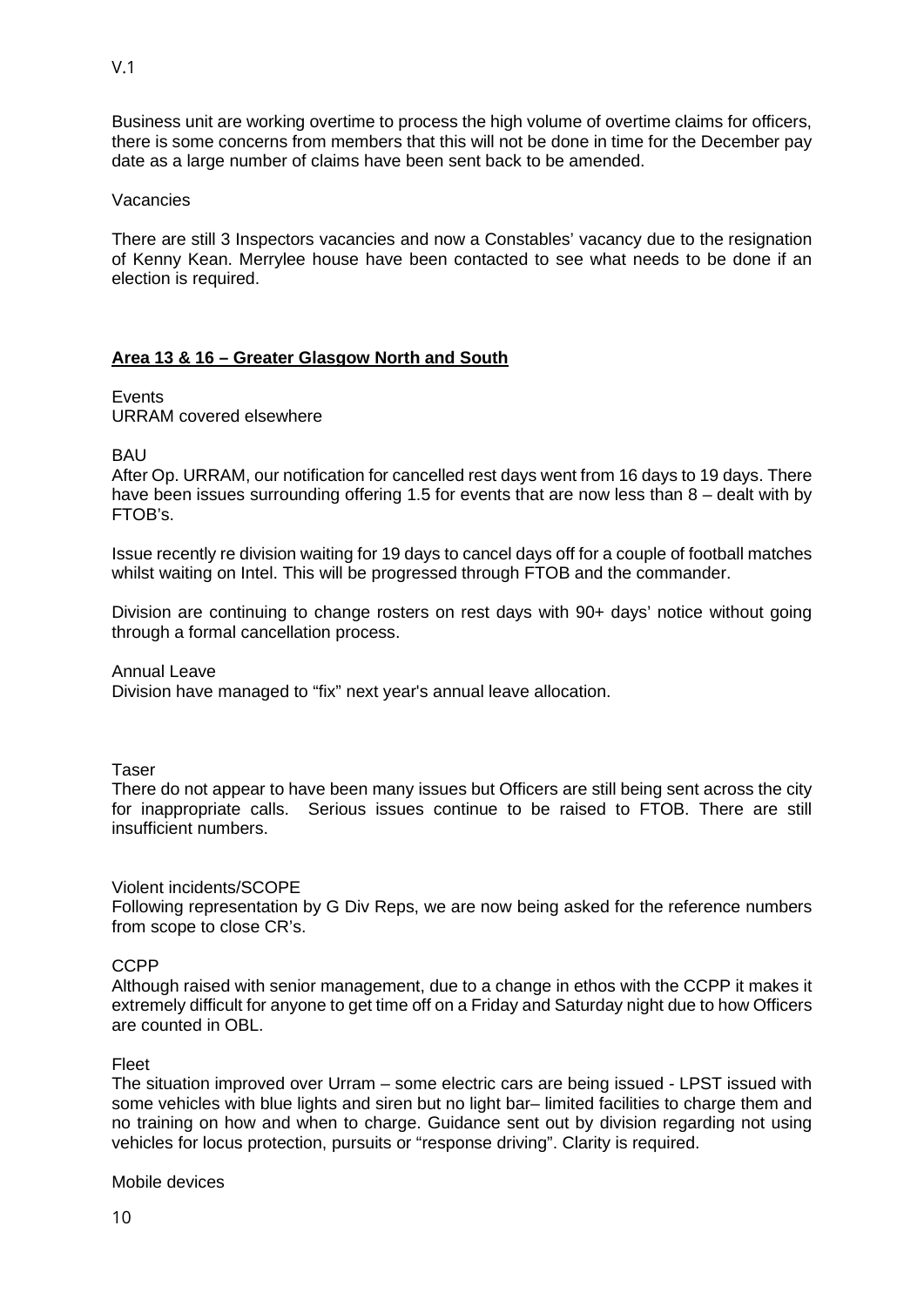V.1

Division have been asked to remind officers not to take mobile devices home. There were recent issues regarding officers whose day off was cancelled – no order before going on their days off and the suggestion made that they check their mobile devices. Ops planning are aware.

Court Excusals – Same as other divisions, submitting requests and not receiving a reply.

**Custody** 

This appears to be getting better. Not had many complaints although during Urram, heavily staffed and took non Urram prisoners.

Airwave

There was an issue with garbled transmissions pre URRAM – reported on numerous occasions to C3. G Division reps requested near miss reports be submitted. A few were submitted and matter was resolved within 10 days.

Health and Safety

Numerous near miss reports for poor airwave in Shettleston office, will be taken back to **Commander** 

Highest hitter for violent incidents is GP. This will be taken back to division along with the CCPP time off matters.

There has not been a H&S meeting in division for several months. One is arranged for December.

One Representative asked if any other areas had been experiencing a 90+ day change of roster on a rest day. Told if given 90 days' notice it is not a cancelled rest day, just a change of roster. Examples given and a brief discussion took place.

The WAC Secretary advised members to make him aware of any examples of this.

## **Area 14 - OSD**

OSD will be sitting with one PS vacancy, due to the imminent retiral of David Osterberg and one PI vacancy.

Urram

All reps received numerous enquiries regarding Urram shift changes and overtime. All resolved at the time using online guidance, as well as circulated advice, alongside Urram WFA.

One representative had been contacted by divisional officers complaining about the signal and quality of the new Airwave radios being issued.

Other representatives have dealt with various low level non thematic enquiries relating to PIRC, FWP's, allowances and Grievances etc.

## **Area 15 – SCD**

**Grievance** 

Two Officers are still being supported through the grievance process.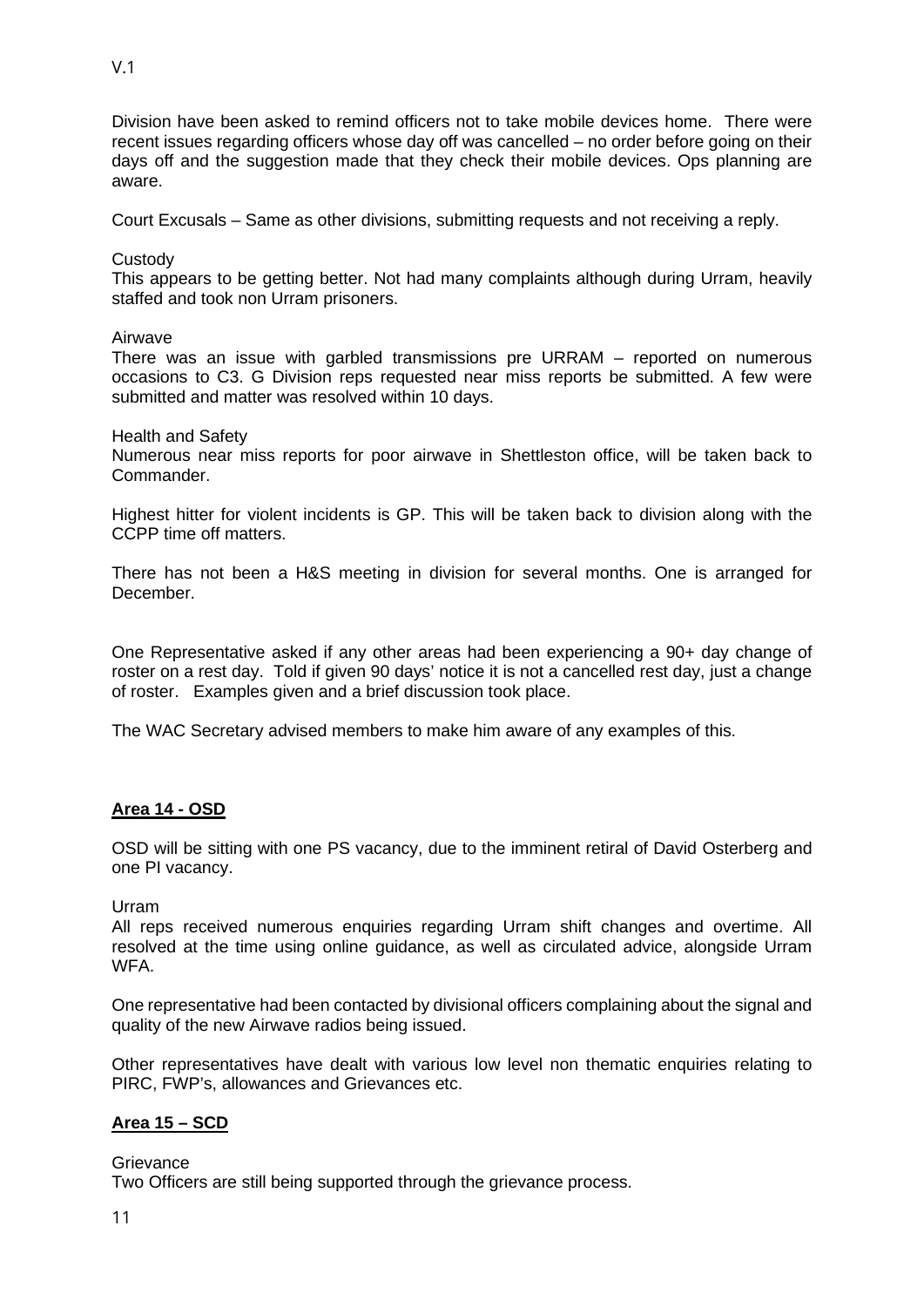## Op Urram

Numerous officers have been in contact to advise that overtime claims were being declined with a myriad of excuses reasons being offered up. The confusion always seems to fall on the side of claims being rejected. Most issues were around less than 28 days' notice or double lock rest days. Thankfully a number have been resolved but some claims remain unpaid.

## 6. **DEEP DIVE**

There has been no update since the last meeting.

## 7. **LOCAL POLICING COMMANDERS (LPC) & PEOPLE AND OPERATIONS DELIVER GROUP, (PODG) NATIONAL MEETING**

## LPC

There have been two meetings of the Local Policing Commanders since the last WAC meeting. The first meeting was on the 30th September 2021 and the second meeting on the 22nd October 2021. Due to COP26 these were reduced meetings. The only items discussed were a brief update on the West People plan, an anomaly has been found in relation to vacancies but this requires further checking and Welfare money that was provided for the Divisions for BAU

## PODG

There have been no meetings of the PODG since the last WAC Meeting.

## 8. **CONDUCT**

The WAC Secretary provided the conduct update in the absence of the WAC Deputy Secretary, Lynne Gray.

An update was provided on the meeting of the Conduct Committee that took place on 28 September 2021.

Performance/PIP

No performance cases since last meeting.

**Training** 

Training will restart once lockdown is eased. Anybody who wishes to be trained in conduct please inform WAC Deputy Secretary, Lynne Gray and arrangements will be made to plan some days training to give representatives a basic understanding of conduct regulations and procedure.

AOCB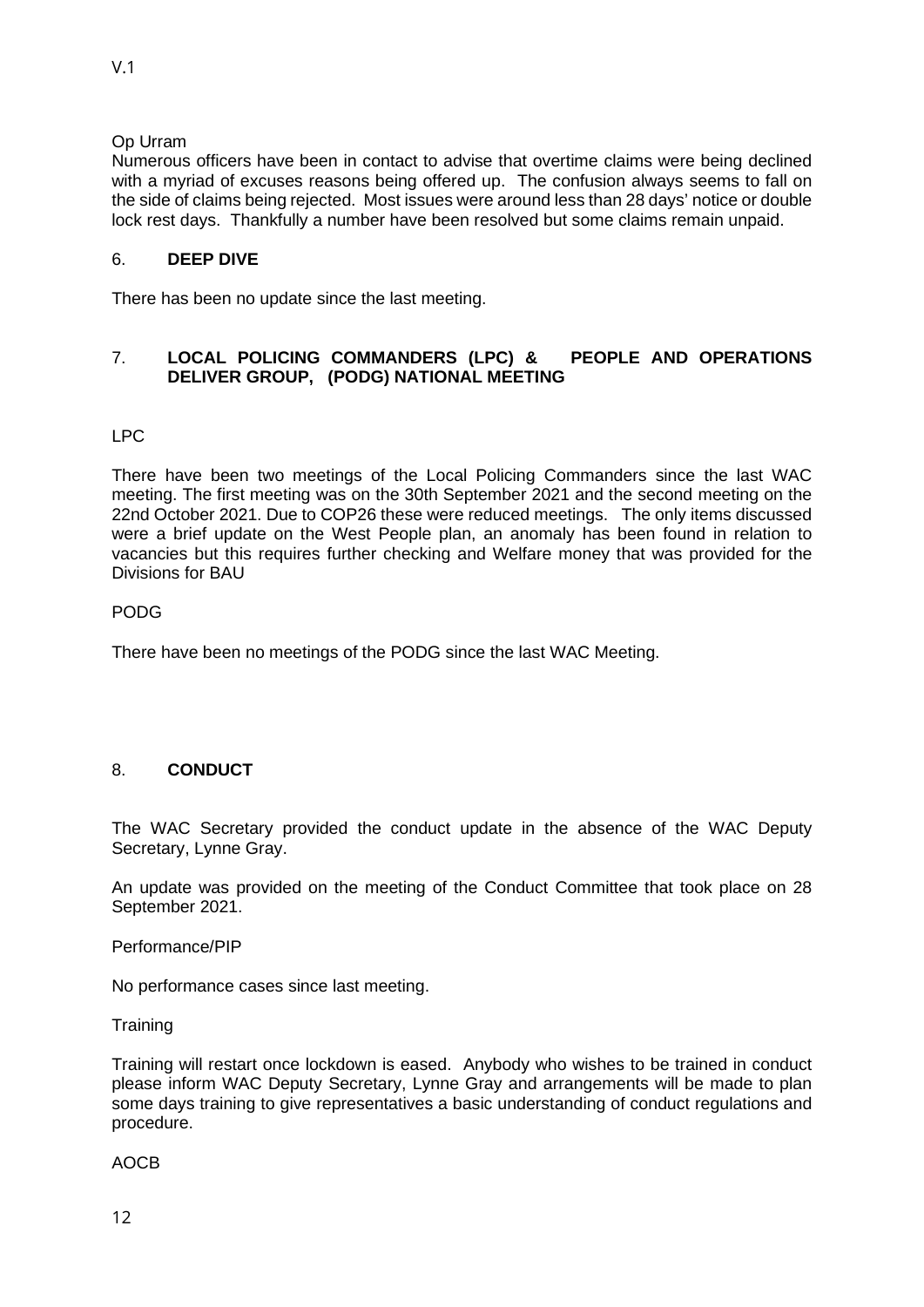Conduct IT –All conduct leads for each division now have ipads or have their own device to complete case submissions forms for any contact we have with members under investigation. If the equipment provided is not being used, SPF will ask for it to be returned and re-circulated. West area have, for a number of years asked for the appropriate IT for representatives to help with misconduct matters but not many are actually using the equipment. Members were encouraged to use as often as possible.

An update was provided on current conduct cases.

The criminal figures remain high, but as per last quarter this is anticipated to reduce once the courts are back to normal as many cases were postponed due to covid. There is still a high number of CAPPD awaiting the PF decision which is holding up the conduct process. There have been no further meetings during COP 26 but we have several meetings and hearings scheduled for December and beginning of 2022.

The WAC Deputy Secretary extended her thanks to all divisional representatives for their help looking after the welfare of our officers whilst being investigated.

## 9. **EQUALITY**

The Vice Chair provided an update on the last Equality Committee meeting which took place on 29 September 2021.

#### PNB(S) Equality Working Group

The Assistant to General Secretary, People & Equality (AGSE) reported that there had been no meetings of this Group since the last Equality Subject Committee meeting. A number of outstanding issues highlighted at the last ESC will be addressed at the next meeting once arranged.

## Equality, Diversity & Inclusion Employment Group

The Chair reported that the next meeting of this Group was scheduled to take place on 6 October 2021. The AGSE highlighted significant delays with Access to Work, who assist disabled persons return to the workplace by ensuring reasonable adjustments are implemented. The Committee were requested to notify the AGSE or Equality leads of any similar issues.

Equality, Diversity, Inclusion & Human Rights Strategic Oversight Board

The AGSE provided a summary of the main points resulting from the last EDI Strategic Oversight Board on 14.09.21. The Committee noted that 2 of the 50 workstreams from this Group which have had substantial SPF involvement; Maximising Attendance and Smarter Working, appear to have stalled. Work is ongoing to ascertain the current position.

#### Independent Advisory Group (IAG)

The Committee were provided with an overview of this Group, which emanates from Recommendation 18 of the Dame Eilish Report (Complaints Handling, Investigations and Misconduct). The Group is independently chaired and will report to the SPA on EDI issues within the Service.

## Hate Crime Advisors

The AGSE advised the Committee that the Hate Crime Advisor Course review is now complete is now a revised 2-day course. Five courses have now been completed with 42 deemed competent to move to a supported redeployment. Discussion followed regarding the reasoning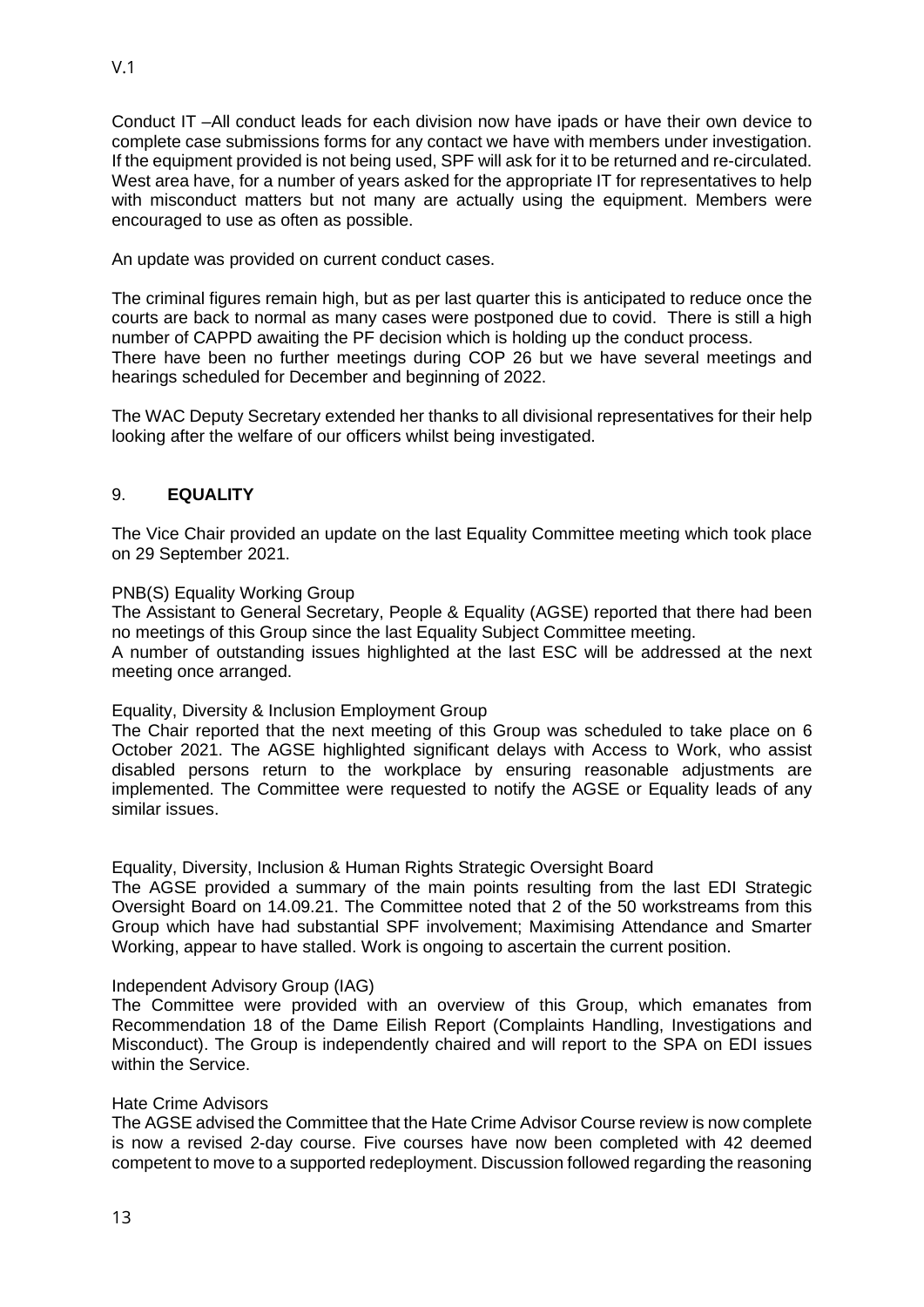behind this being rejuvenated and a lack of awareness by officers. The AGSE was tasked obtaining Hate Crime figures from the Service.

## Hate Crime & Public Order (Scotland) Bill

The Police Service continue to liaise with Scottish Government regarding implementation and impact on service delivery and data recording. A Working Group had been created to decide whether Misogynistic Abuse should be considered a separate crime. The Bill will take effect from April 2022 and changes to the legislation will require training, guidance and communications planning, as well as upgrades to ICT systems. Concerns have been raised in terms of the Service being unable to meet demands regarding recording and data provision to Scottish Government.

## Your Safety Matters

A draft Hate Crime Victim Strategy for SPR2 is being progressed which will highlight repeat victims/perpetrators culminating in a report to the PF. A Focus Group has been created within K Division, made up of police victims to assist in improving the overall service provided to officers and staff. Adam Peppard informed the Committee of the experience in U Division, which had followed the Your Safety Matters process successfully.

## Sex Matters

The AGSE informed the Committee that Police Scotland had received communication from Sex Matters regarding Police Scotland's membership of the Stonewall Diversity Champions Scheme. Sex Matters have stated that this will put employers at risk of non-compliance with the Equality Act, and had resulted in a number of Police Forces and organisations leaving the Stonewall Scheme. This matter is under review.

## Dame Eilish Recommendations

There are 11 recommendations specifically relating to EDI resulting from the Dame Eilish Report, details of which will be circulated by the AGSE.

AGSE Update

The AGSE reported the following figures across the Country.

EQUALITY CASES

| <b>CASE TYPE</b>  | <b>NORTH</b> |     | EAST WEST |
|-------------------|--------------|-----|-----------|
| EQUALITY CASES 10 |              | 17  | -29       |
| <b>IH CASES</b>   | -36.         | 26. | -91       |
| <b>IHR CASES</b>  | q            | 26. | 33        |

The AGSE summarised emerging trends and highlighted the associated cost implications for legal cases and tribunals, which could have been resolved at an earlier stage.

It was accepted that some managers had little awareness or understanding of processes and were unaware of how to access guidance to assist them in dealing with the grievance process. It was highlighted that a training pilot for new supervisors was being held in D Division, and that this could be incorporated into the pilot. The Chair requested that an invite is extended to the AGSE for SPF consultation. This was attended by the Equality leads who will feedback on this in due course.

## Tribunal etc. Rulings & Legal Assistance

The Committee were briefed by the AGSE of 6 recent Tribunal rulings which had been circulated to the Committee previously.

**Training**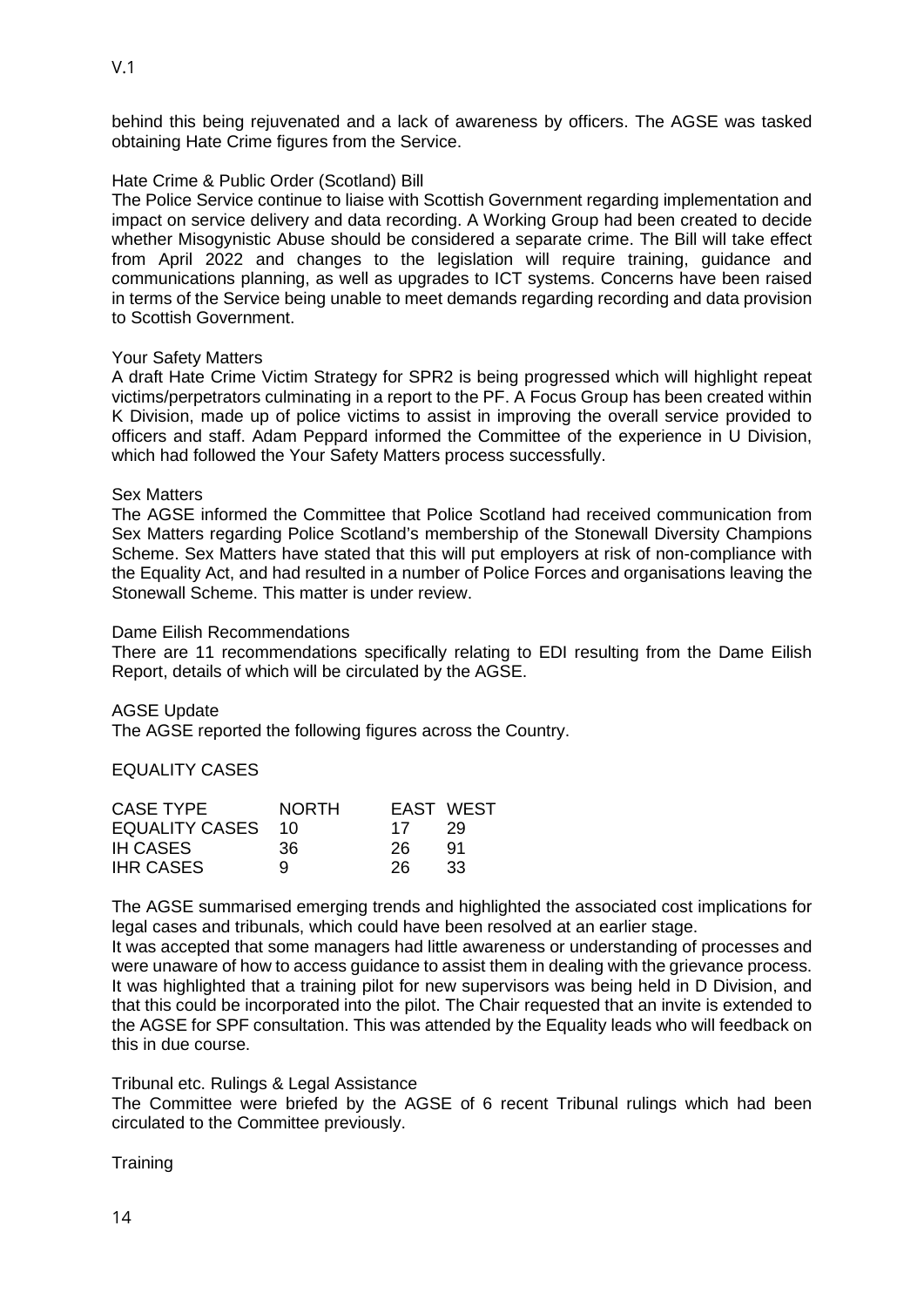The Committee were informed that the next 3-day Equality Training Course is scheduled for 22 February 2022. This was circulated to the committee and then emailed out by the WAC Vice Chair. West representatives will now attend this course with more courses to follow. Any aspects of Equality that area representatives are wishing to gain more insight on to contact the WAC Vice Chair and this will be met.

## Competent Business

What do you require to carry out your role?

The AGSE asked the Committee for any requirements or suggestions, other than training, to enable representatives to carry out their role more efficiently. Suggestions highlighted included a Grievance guide, key-wording document and Equality booklet. Any further ideas would be welcomed by the AGSE and Chair.

Dates of future meetings: 12 January 2022 6 April 2022 13 July 2022 28 September 2022

## 10. **HEALTH & SAFETY**

The Deputy Secretary provided an update on the last Health & Safety meeting.

Op Urram

The operation has (at the time of writing) passed without any significant injuries to officers. The risk assessment submitted from the tactical plans were fed back on to Supt McBride as there were a variety of standards presented. Many clearly had not been reviewed by the PSoS H&S Team as they were not in the recognised format used by PSoS. What it did highlight was a clear lack of H&S training in some areas.

## COVID/ Op Talla

Op Talla structure was to be absorbed back into day business for ACC Spiers staff office, but was extended to maintain a degree of expertise for Op Urram, particularly on the Outbreak Management front.

The ordering of PPE and cleaning materials has been transferred to Divisional BSUs and the management of FFP3 mask stocks have been taken over by EERP.

The guidance remains the same re distancing, wearing of IIR masks and the carriage of FFP3 for use in known Covid incidents.

There were outbreaks during Op Urram but they were largely contained (mostly involving mutual aide officers). The culture of wearing face masks amongst PSoS officers appears to be established.

There are no figures available to establish the number of officers who have been vaccinated, however those who have not been vaccinated are still required to isolate for 10 days whether or not their PCR test was negative.

There are around 40 PSoS officer currently absent with long covid. They have been protected on full pay until 22 April 2022. After this they will be treated the same as any other person with a health issue.

It is essential that officers, or their line managers submit near misses/accident reports for covid related incidents as it may be extremely beneficial to the individual if they can demonstrate any infection was acquired whilst on duty.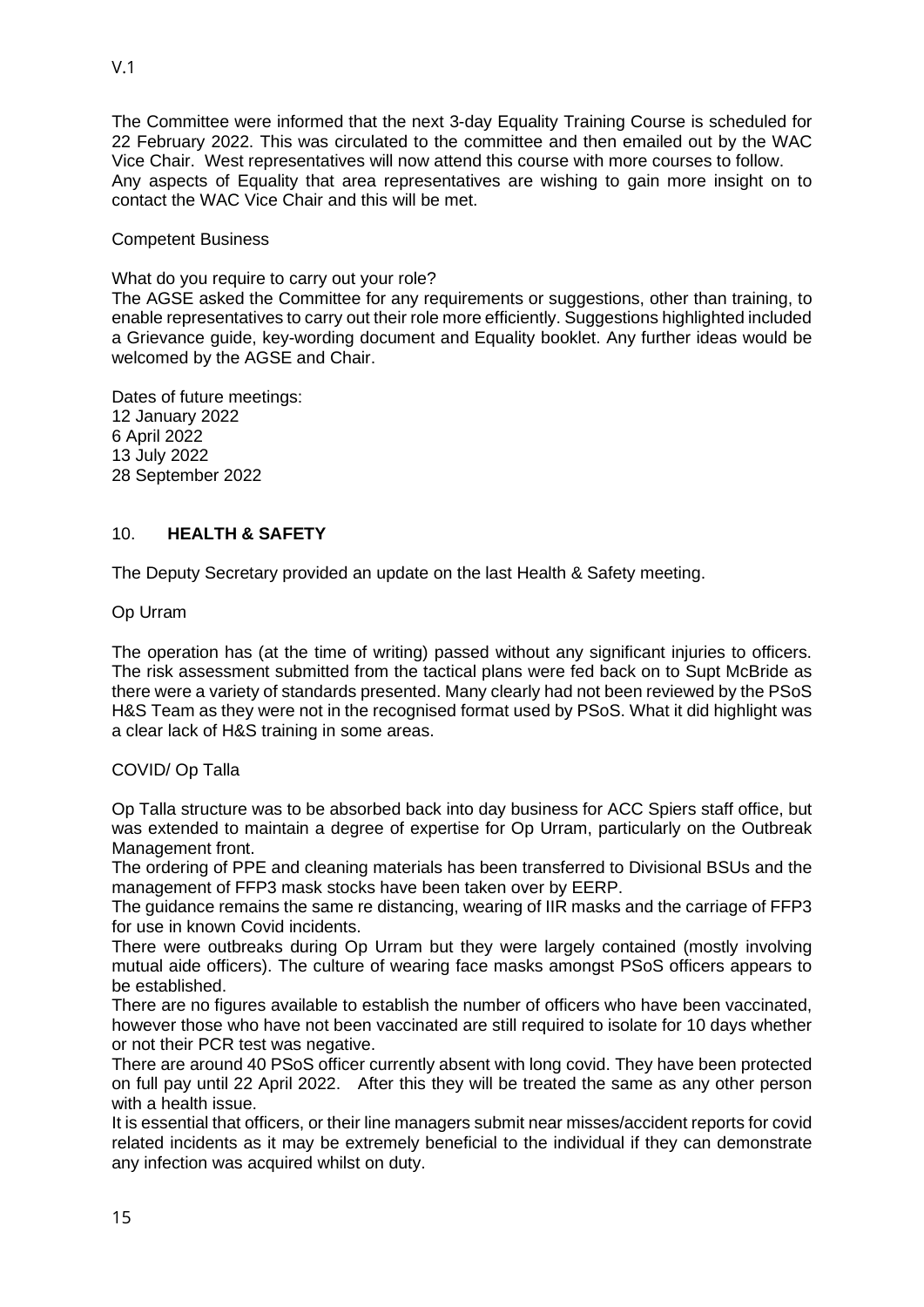Clothing and Uniform Working Group

Armed Policing looking to introduce fire retardant trousers following the approval of fire retardant tops. Proposed to issue these instead of the current Rip-stop trousers.

### Torches

A paper recommending replacing current torch and will be included in budget for next year as a capital investment. Procurement process will look at different options as the current issue is effectively useless and officers are purchasing their own equipment.

#### **Thermals**

Thermals were distribution to officers on fence line at Op Urram and a paper has now been supported to supply all frontline officer with the clothing form next years budget.

#### Pedal cycles

Equipment list has been compiled and waiting for approval as per risk assessment and EQHRIA completion. This will allow procurement process to be set up and contracts with appropriate suppliers - rather than the divisional free for all approach.

Several divisions have had donations of, or have made applications to various funds for the purchase eBikes. Although eBikes appear to be an obvious tech progression there use and maintenance have implications for H&S risk assessments and fleet which may take time to resolve.

## First aid

Agreed that the current ventaid and pouch be replaced with resus mask, tuffcut scissors and compression bandage on the standard kit list issued to probationers and cost will be absorbed by the existing budget.

#### Road signs

Still no resolution to the issue with the signs that meet British Standards and fall over in the wind. However replacement signs are required due to shortages in vehicles. Further update to be obtained from sign manufacturers. #

#### Footwear

As of 24 Nov 21 measurement gathering has been completed in V, K, L, U, Q and approximately half the order complete. An order of the less common sizes has been received (smaller or wider fitting boots) and distributed which should complete the order in the North and East. Very few pairs remain in stock and the next order is expected in Feb/March 2022. A proposal changing the commitment to provide every officer with boots to only those in the front line with sufficient stock retained to provide for new recruits and a stock hold for those who may require boots or replacements for wear & tear.

Officer are presently being prioritised by sizes availability and whether or not they have already received suitable or similar footwear through a speciality.

There is a budget that provides funding for a replacement programme in the next 3 years should it be required. It is unlikely to be required if a wear & tear replacement programme is followed, although the Chief may elect to issue a blanket replacement pair if he so chooses.

One member of the WAC advised that there appeared to be issues with all officers receiving new boots. The WAC Deputy Secretary (H&S) stated that there was a supplier issue and that all Officers should be provided with their boots by February/March 2022.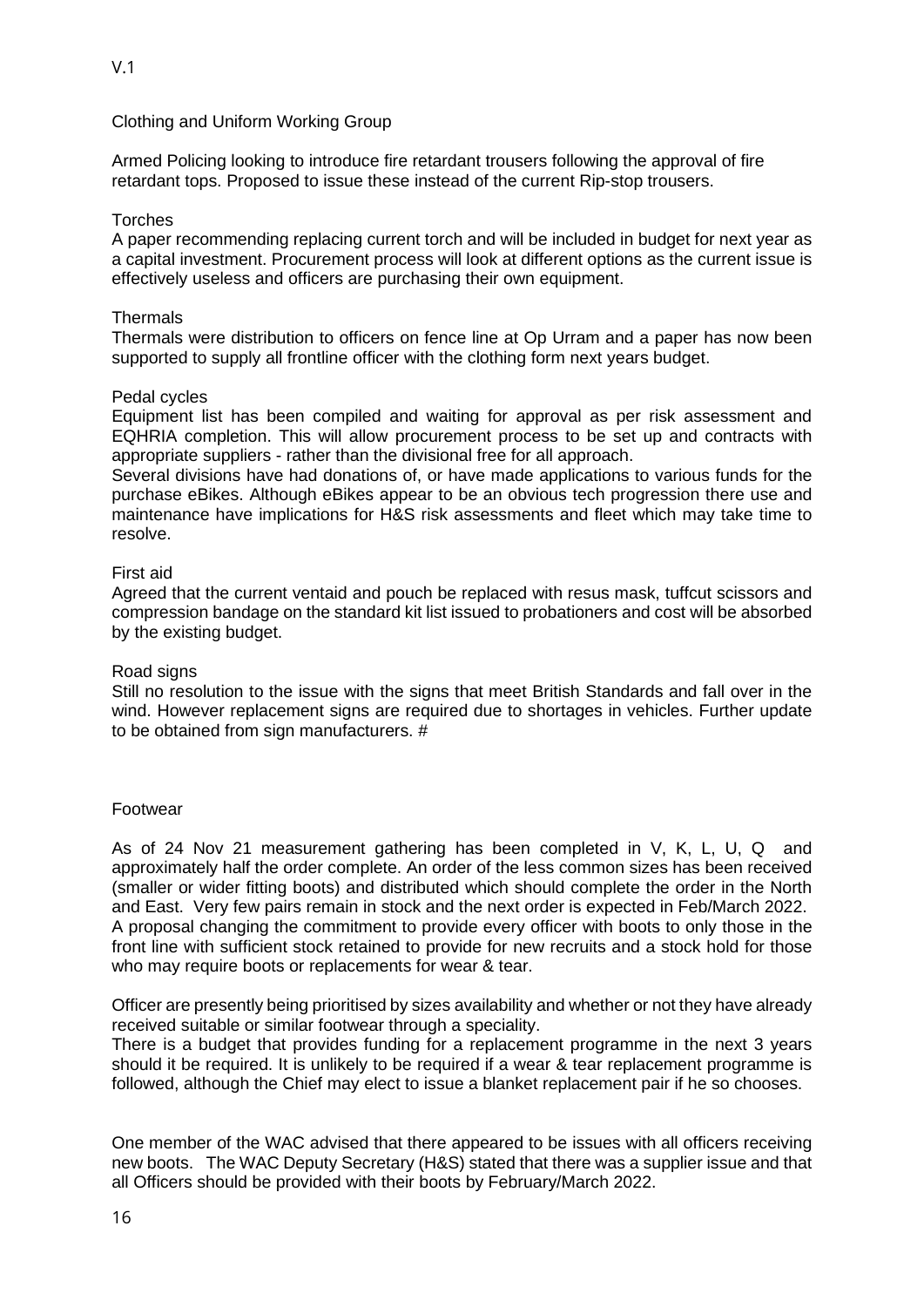One representative asked if the plan is still to provide officers with two pairs of boots and also is it only front line officers who will receive them. The Deputy Secretary advised that supplies have been received and the force are prioritising front line officers. They are currently looking at what the plan will be as originally it was two pairs of boots for each officer. There have been some issues sourcing boots and a paper will be submitted in relation to the plan which has still to be approved. Officers may receive their second pair of boots at a later date.

## Body Armour Working Group

Next phase will see the issue of 5500 sets of body armour including 800 ballistic sets, there will be 12 hubs across Scotland same as for the initial phase.

A meeting was held with Safariland and their body armour designer to discuss formed body armour (soft plates for different body shapes). Looking to have 3 officers identified and formed armour custom fit for them to have comfort and wearer trials. Formed armour will be heavier as it requires more Kevlar and overlaps. Trials will be in a non-operational setting as the shaped Kevlar panels are not currently certified by the Home Office. No Date as yet. Body armour covers options to be investigated as any new cover will have to have the capacity to attach more equipment such as body cams. Molle strap & Velcro and click fast are the preferred options.

## Your Safety Matters

YSM Diamond Oversight Group meeting has not met for the last 2 quarters due to Op Urram. The Hate Crime SLWG chaired by ACC Kenny MacDonald has met.

There is a Hate Crime SLWG (Short Life Working Group) chaired by ACC Kenny Mac Donald looking at how officers and staff who are victims of hate crime are supported and managed with the aim of identifying good practice across the country to provide a consistent process.

## Health & Safety

#### RIDDORs

Approximately 500 RIDDORs have been submitted over the last year. The majority of which relate to COVID and relate to workplace exposures.

For non-covid incidents the number submitted is down on the previous year.

#### Network Rail Update

A protocol review is being carried out to simplify the guidance and to ensure that the correctly worded requests are delivered to Network Rail to ensure the appropriate caution or stop is placed on the line when officers are dealing with incidents near live railway tracks. The plan includes better use of the What.3.Words app to ensure accurate locations are provided.

#### Electric Vehicles

Probationers are being exposed to Electric Vehicles while at the SPC. DTU are providing practical training in EVs as they are being rolled out across the force.

One member of the WAC raised issues regarding the training provided for the use of new electric vehicles. The training is in the form of a power point which provides some guidance, part of which stipulates that the cars cannot be used for response policing as the vehicles have not been fitted with a light bar, however the guidance needs to be clearer for officers as to what they can and cannot be used for as it is currently too vague.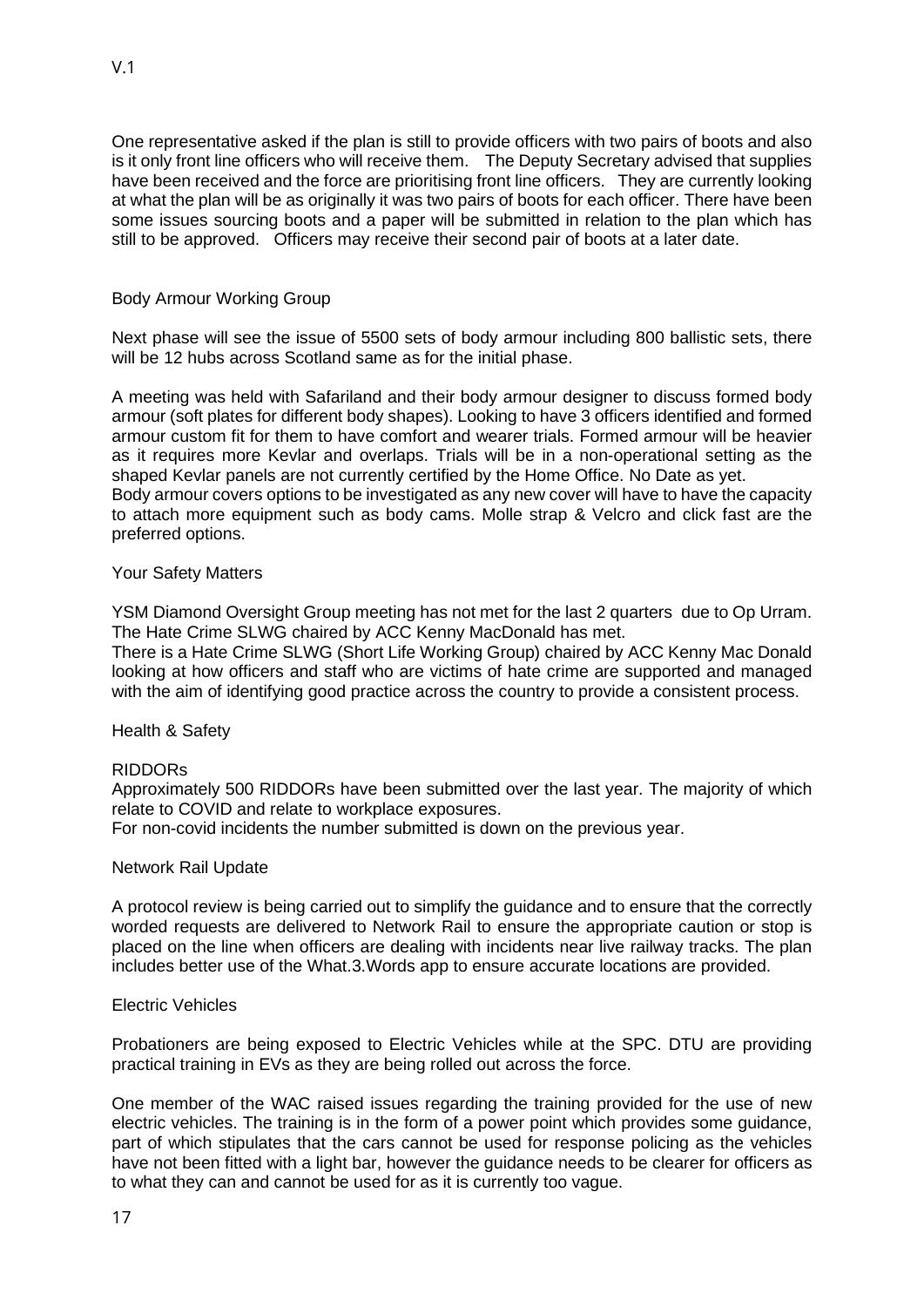One representative advised that training on the electric vehicles forms part of the new standard response course, a one day induction is included which is very beneficial, however, many officers will miss out on this if they have already completed the response course.

It was suggested that Woodside Place be contacted for their opinion in relation to the guidance provided for electric vehicles. The WAC Secretary (Elect) advised that this will be referred back to AGS (Health & Safety).

Naloxone

47 uses to date.  $18 - G$  $22 - D$ 

5 - C

 $2 - N$ 

There has been only a couple of issues reported with the Scottish Ambulance Service down to poor comms between control rooms.

There has been a low response to the three staged surveys from the evaluation team particularly the final survey. PSoS issued communications to encourage volunteer officers to complete it.

The evaluation team may be seek an extension to the time frame for producing their report from December to January or possibly February.

Meanwhile the chair of the NPCC health and welfare advised that their position remains that naloxone is not something that police officers should be carrying or administering.

The WAC Deputy Secretary advised that due to COP 26, there had been no further information available in regards to the figures and that he would request an update.

One member of the WAC raised concerns regarding Officers carrying and administering Naloxone, and that the SPF seem to be accepting that this is something that will be going ahead.

The WAC Secretary (Elect) stated that SPF are very much aware that the carrying and storage of Naloxone will result in issues for officers that they need to be made aware of before agreeing to carry it. Police Officers have a high level of liability and responsibility placed upon them and for that reason, there is questions over whether officers will face any potential claims, court cases, or misconduct proceedings should there be any incidents resulting from the administration of naloxone. SPF have requested confirmation in writing of the above due to obvious concerns.

#### Casualty Transport SLWG

The Casualty Transport SLWG was set up following an action from the Clinical Governance group and has met on two occasions. It is investigating if a single policy for police transporting members of the public in need of hospital treatment transport could/should be devised.

CI Dave Bradley is the lead. A draft policy was circulated and feedback submitted highlighting a variety of areas particularly over liability and responsibilities of officers.

Apart from the obvious injured persons, victims etc. issues include whether or not the routines matter such as the transport of custodies to hospital if a custody requires medical treatment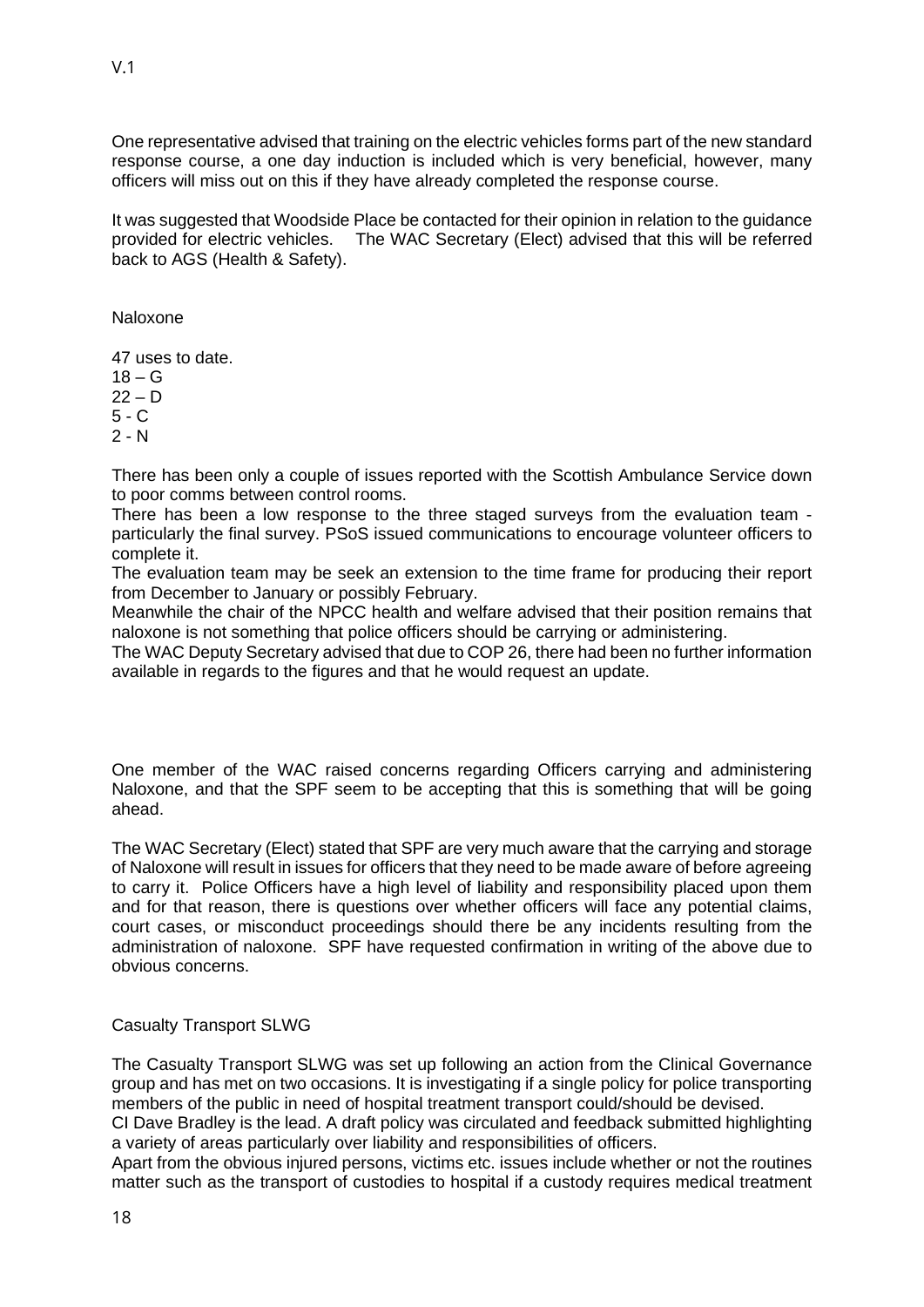(i.e treatment which is neither an accident or emergency), and person suffering from mental health episodes, D&I's etc..

It was agreed that in all occasions the best practice is the Scottish Ambulance Service should be mode of transport and that officer's shouldn't be transporting for convenience as opposed threat to life.

PSoS Health & Safety Advisers had been in contact with their counterparts in SAS and have been advised that SAS policy is that the only safe mode of transport is an Ambulance. SAS cannot be responsible for a casualty until they arrive or take over their care.

## 11.**JCC**

In the absence of the WAC Chair, the WAC Secretary provided an update on the last meeting of the JCC which took place on 15 and 16 November 2021 at Dundee.

The WAC Secretary advised members that the JCC meetings will now increase from 4 per year to 6 per year.

#### OPS Duties –

The meeting for Operational Duties was cancelled due to COP26. The General Secretary provided the following updates – Leadership – My Career – Proof of concept is under way in three areas. Initially there was a poor response to the reflection logs, however in the last weeks there was influx, this shows an issue with the process as these should be completed throughout the process.

A request for a meeting re promotion processes made to the SPF as there is further desire for change. Challenges around the lack of qualification for promotion in certain areas. Appears a lack of appreciation of geographic factors; lack of investment and funding on developing leadership; there is a significant opportunity for March 2022 for a policy conference which could address some of these issues, particularly the policing of remote or small communities.

#### SPF Policy Conference 2022

The WAC Secretary (Elect) advised members that permission has been received from the Chief Constable to hold a Conference in March 2022, Provisional dates for Conference were 21 & 22 March. The WAC Secretary (Elect) He also explained the structure and workings of the JCC for the benefit of the new Representatives.

The Conference will be based on discussion around policies and SPF have requested any ideas on topics from local areas. After discussion, it was agreed that the main items put forward for discussion from the WAC would be; the structure of the SPF, Front line policing and resourcing.

There followed discussion with concerns from some representatives in regards to the voting system for members of the JCC, terms of office for SPF Trustees and a lack of consultation with local areas on decision making.

COP26 – A discussion took place on COP26.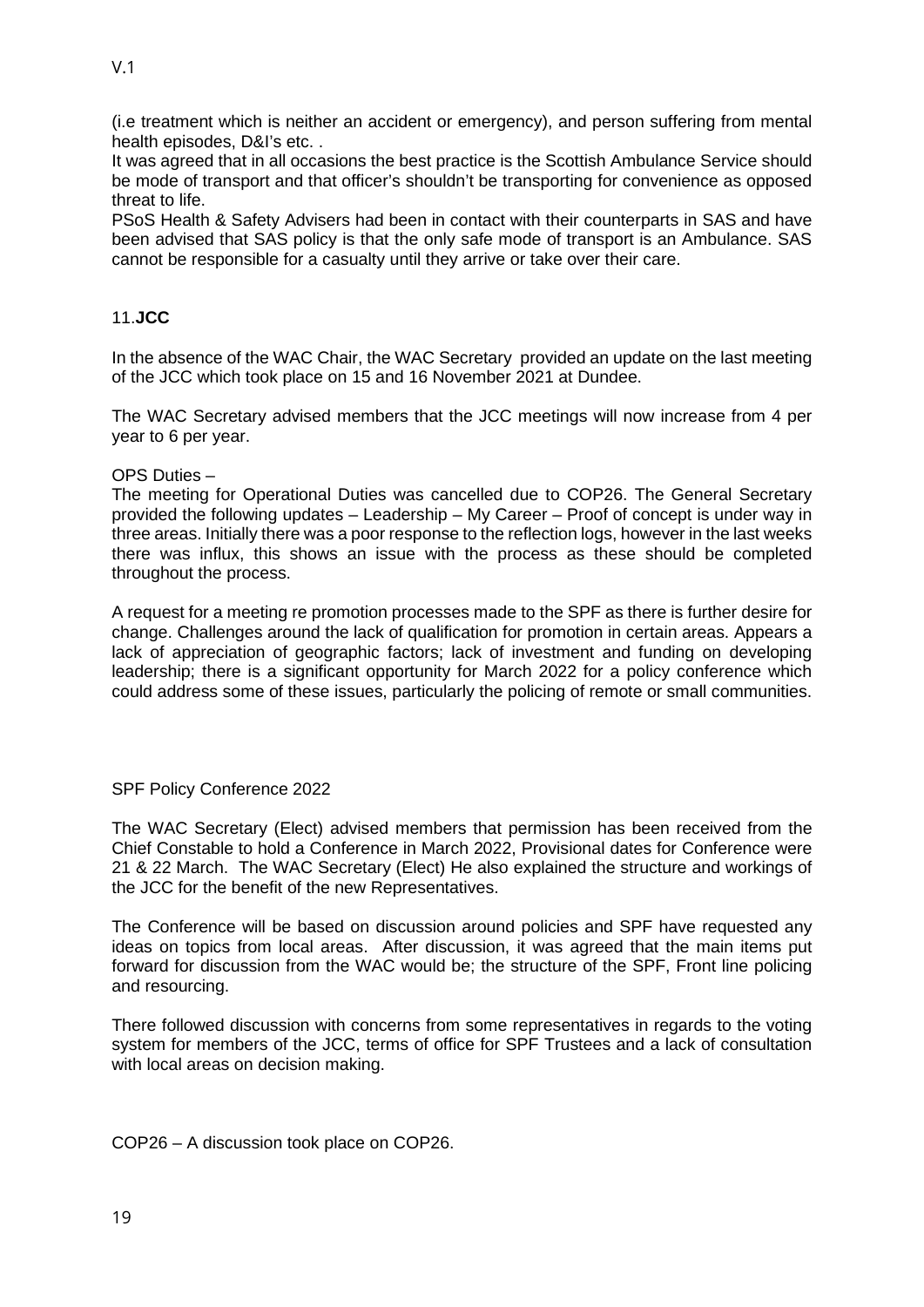Members of the WAC were asked to provide an overview of reported issues and complaints raised to them during and after COP 26. The following was highlighted –

- Issues with Workforce agreement
- RDU officers not being advised of their shifts until the last minute.
- Officers not fully briefed on where to report
- Public Order running PSU's with no Supervisor.
- Deployment plans were chaotic and ad hoc plans created
- Officers told to report at staging post for 4.20 pm for a 5pm start time
- Issues around who would be provided with accommodation
- Lack of clarification around officers entitlements
- Recovery Phase no resources to deal with issues after the event
- Issues regarding overtime

## Finance Standing Committee

The JCC Finance Standing Committee took place on 15 November 2021. Items discussed included –

An update on the positive financial position of the SPF, particularly the Member Benefit Trust (MBT) and Voluntary Fund Investments. Exploring options around recruitment consultancy for job matching/searching, for officers who are leaving the force.

1919 publication – This provides view on news/media agenda, continued reference to ongoing social factors (ambulance), Gemma Fraser who runs the magazine has been nominated for an award. The Chair provided an update on protection of governance and establishing independence of the publication to maintain journalistic integrity and identity. FSC reviewed methods to protect the organisation – recommendation is the creation of a LTD company, aligned to the MBT, no conflicts of interest identified, company owned by MBT, requires Directors (best served by the Trustees of the MBT), these are the positions rather than individuals. FSC recommend creation of a LTD company and following guidance from legal and financial experts. This was approved by JCC.

Purchase of property in Aberdeen - Advisors have identified a suitable property, property market indicators are good. JCC have approved.

Fixtures & Fittings – Provision of secure cabinets/furniture to area offices. This requires to go through the FSC as these then become assets. Each area to provide details of what is required and discussions will take place at a later meeting of the FSC.

In relation to the positive financial position of the SPF, the WAC Secretary (Elect) outlined the details and purpose of the SPF Voluntary Fund and explained that the monies in the fund can be used for the benefit of the members but not in a monetary manner.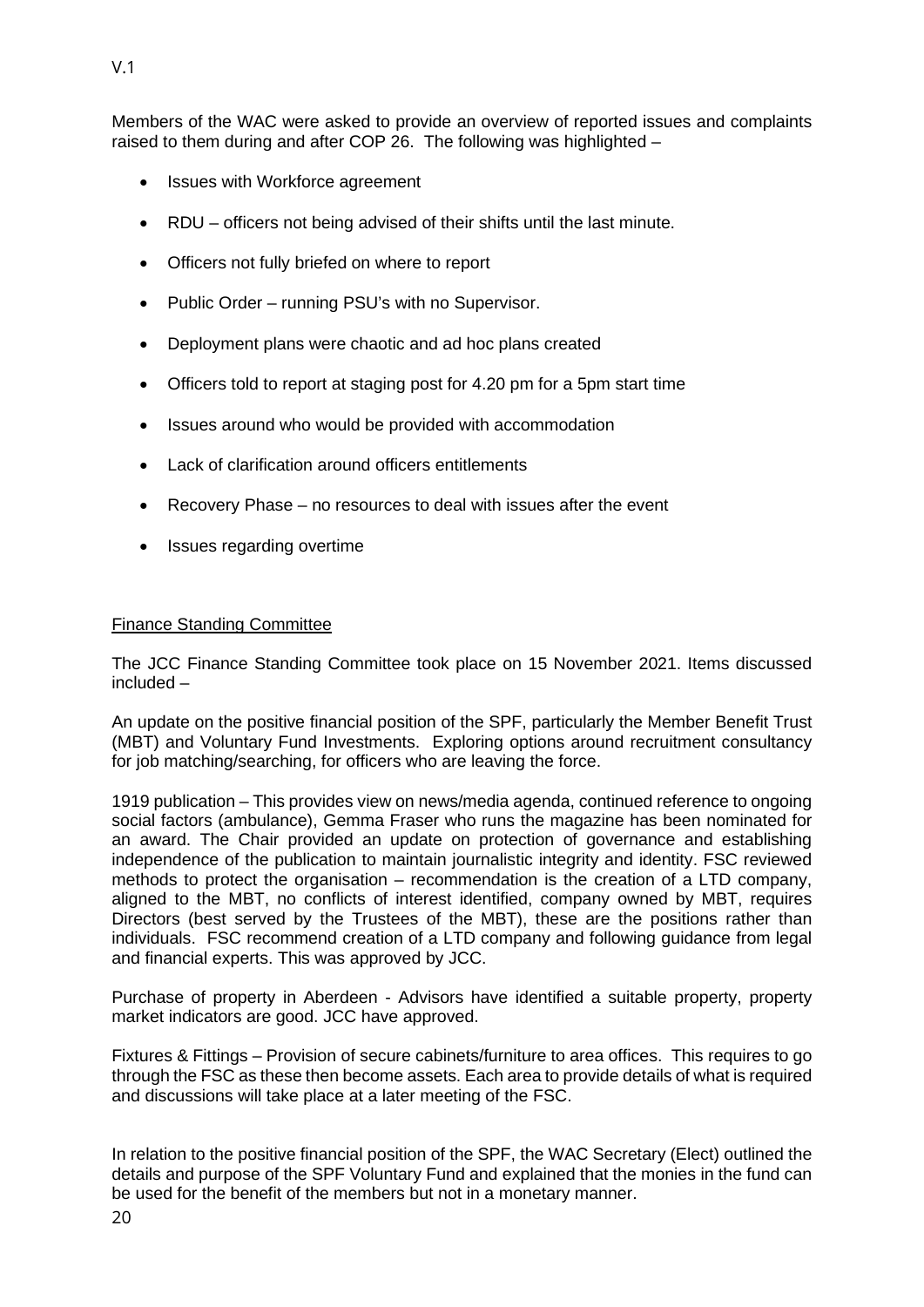There was some discussion regarding this and how the options on how the money could be used, there was also concern that there had been no wider discussion with the area committees in this regard. The WAC Secretary (Elect) asked members to forward any suggestions to Merrylee House.

## Legislation and Regulations

The JCC Legislation and Regulation Committee has not met due to COP26. The General Secretary provided updates at the JCC meeting. Items discussed included;

The Scottish Government draft Budget Bill is due on 9 November.

Pensions Consultation - The Home Office launched a police specific consultation on proposed pension remedy. The consultation is for England and Wales but will likely affect Scotland. This closes on 2 January 2022.

Standing committee structures – potential for changes. It was requested that views be sought from the WAC in relation to the current set up of the Subject Standing committees, One proposal is that Operational duties is discussed at JCC. The WAC Secretary asked Members of the WAC for their thoughts on the matter -

One member highlighted the benefits of the previous structure of the subject committees whereby they were held locally which encouraged more representatives to get involved.

The WAC Secretary (Elect) agreed to feed this back to Woodside Place

**ACTION –** Raise request for committees to refer back to previous set up whereby they were held locally within each area.

With reference to the JCC being held 6 times per year, it was highlighted that this will make it more difficult for representatives to sit on this committee due to additional time required away from Division.

One member advised the Full time office bearers that it would be possible to cut the time of the Sergeants committee meeting to 15 minutes or have alternate meetings as there is not a requirement for a full meeting each quarter.

## **Pensions**

SAB – A meeting was held on 26 October 2021, the Police Staff Associations withdrew from the meeting and as such it was not quorate.

Pension challenge – Immediate detriment – Immediate detriment not expected to be resolved until October 2023. Looking at what can be done in the meantime to resolve this issue. There are three areas of concern – Officers who have already retired with a mix of legacy and care pension through Ill-health retirement, officers who are due to retire on a mix of the schemes and officers who have delayed retirement due to moving to care schemes. In the latter example this creates a pension trap as officers lose out on the lump sum due to the commutation factors. This is part of the consultation. Looking at a number of options in relation to the pension trap including a safeguard for the commutation age, allowing both pensions to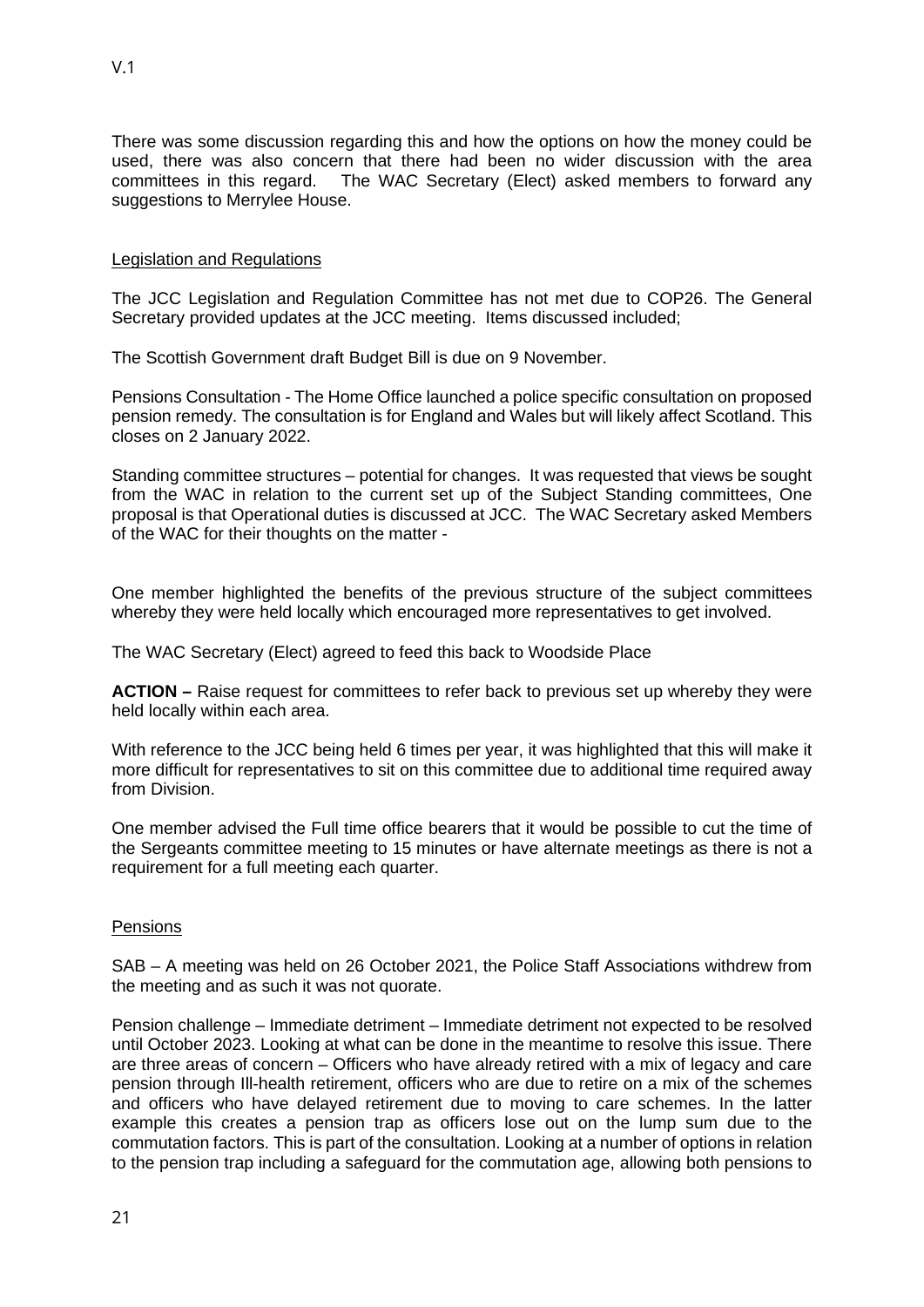be taken fully at earliest age of retirement or reduction for percentage lost from CARE scheme from the NPA to age 60. This forms part of the consultation.

## Pensions board

There is an ongoing re-evaluation of the pensions scheme. If SCAPE rates reduce this will likely have a hit to members and will likely effect commutation factors from 2024. At this time there is no way of knowing what the commutation factors would change to if at all. The WAC Secretary (elect) asked for communication to go out to provide details to members, this was rejected until the commutation factors are known.

Annual benefit statements – only 45% of members have accessed their statements.

Auto enrolments - Issues have arisen whereby officers who have been auto enrolled, later finding out they are not fully covered. It is standard practice when an officer leaves the Pension schemes then re-joins they have to provide medical details and, in some cases, undergo a medical, this can lead to reduced pension benefits. Issue is officer's auto enrolled not finding this out until later.

## PNB

Pay issue – Pay issue was resolved for this year and details have been sent out on JCC circular 30/21. Negotiations will start soon for the pay deal for 2022.

Discussion to be held at the WAC in relation to next year's pay deal. What add-ons would be beneficial to our members.

#### LAA Updates

Allard case – Still ongoing.

Holiday pay claim – Still ongoing, NI case still at courts.

Pension challenge against SPF – Dates set for next year.

Scottish Police Consultative Forum –

There has been meeting of the SPCF, the General Secretary provided the following updates -

Legal advice and assistance – There is ongoing discussions around a Police circular from 1978 which relates to officers legal fees being funded by the Force for certain on duty incidents. This is prevalent now due to the number of officers being sued in Civil cases.

One member of the WAC asked if members can be provided with a copy of the information in regards to this legal advice and assistance and the WAC Secretary (Elect) advised that this would not be made public whilst there is a legal challenge ongoing. A request could be made to view the information.

## SPA

A Meeting took place on 29 September 2021. Updates include –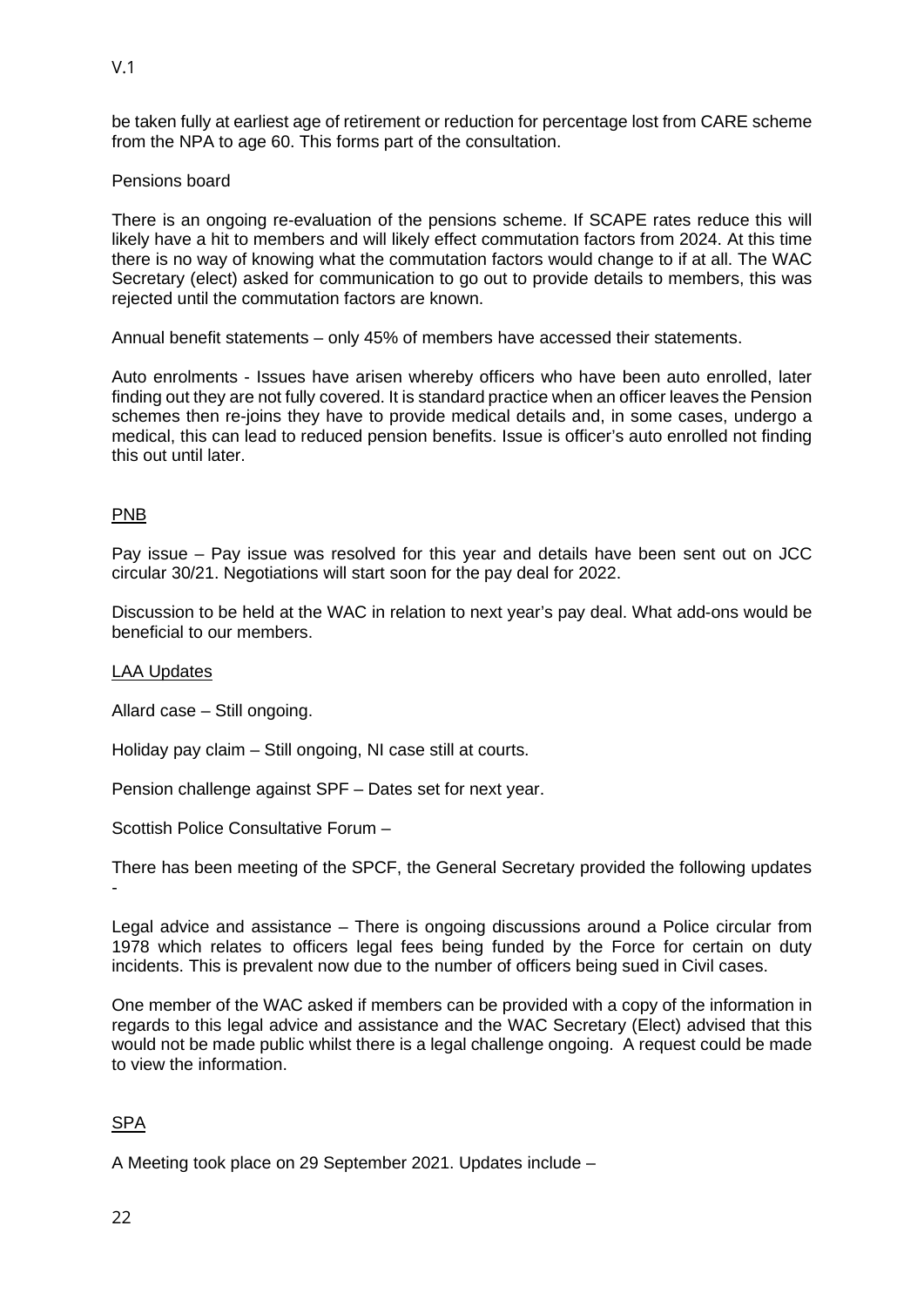5 year financial plan – Current budget is £1.25Billion, from that 86% is for staffing costs. It advises that 17234 officers is the current minimum number.

People committee – Discussion took place at the peoples committee in relation to the Force's survey findings against the SPF survey findings. SPA suggested the Forces survey needs better benchmarking.

Scottish Parliament and Political engagement

The General Secretary updated that the force has applied to the Justice Secretary for an exemption to S19 RTA. This had previously been refused.

## **JNCC**

The JNCC took place on 9 September 2021. Updates include –

Workload and Burnout – Discussions were held, this issue was raised prior to COP26. Recognition that this is a major issue.

Driver Training – Further discussions to take place, the force believe that current numbers requiring response driver training is around 2000, the SPF believe this number to be around 4500.

## PSOS reform

Age of Criminal Responsibility – This has been delayed. Likely to be sometime before it's implemented.

## SPF Training

There will be induction courses for new reps being held in November, December and January. All FTOB underwent PIP training.

Motion –

The previous motion from the NAC around FTOB roles and responsibilities was complete and the motion was discharged.

## Police related charities

PTC – Operating well and more spaces opening up.

St Georges trust – Is changing its name to the Police Children's Charity.

Police care UK – Funds are healthy.

Scottish Police Memorial Trust – No physical events this year. Work is required around the ground at the memorial at the SPC.

National Police Memorial Day – Service was held in Lincoln with limited numbers, next year's memorial service to be held in Belfast, memorial service for 2023 could be in Dundee.

SPF Awards – Nominations are now open for next year.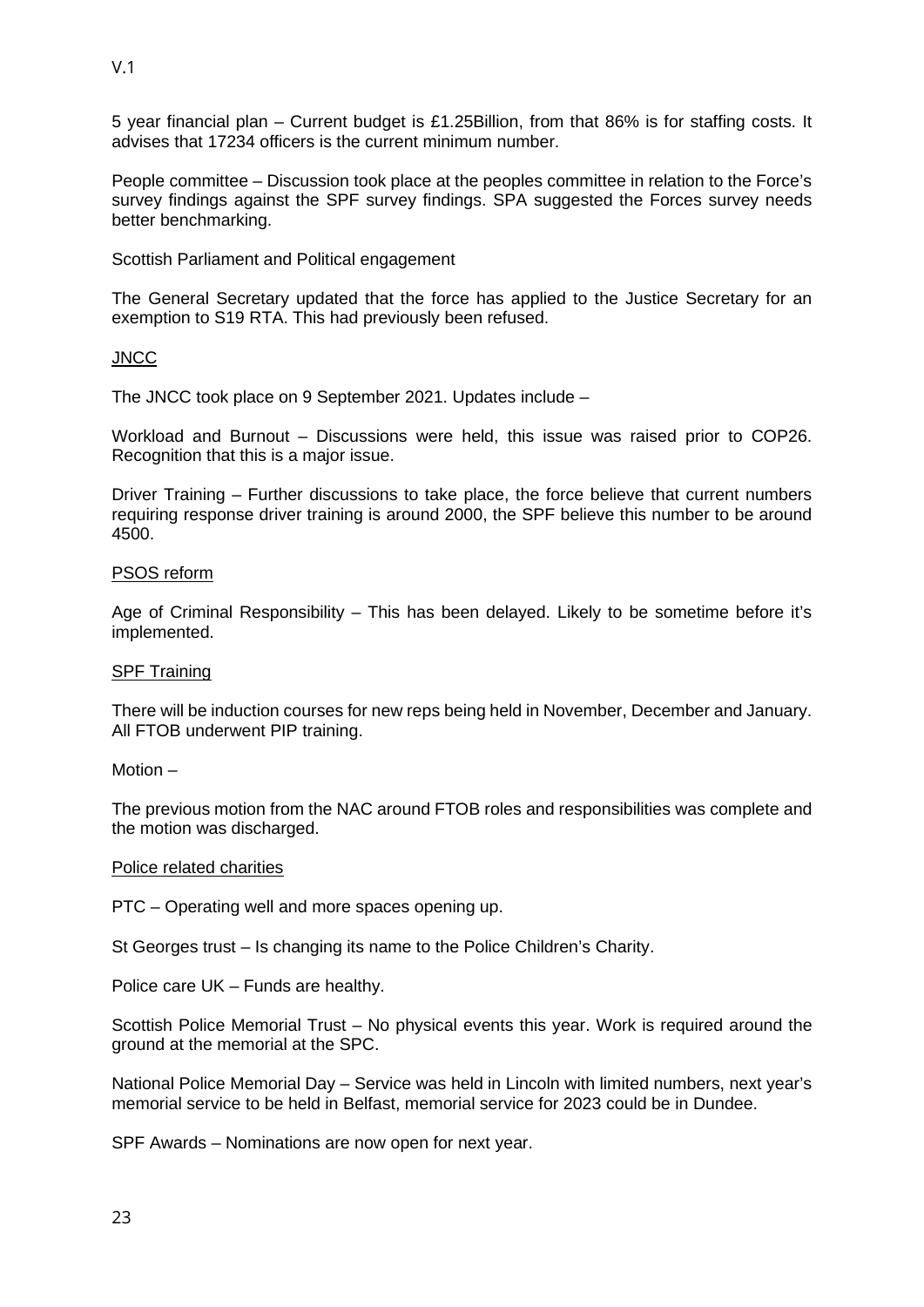#### *Presentation to D. Osterberg*

*The WAC Secretary (Elect) made a small presentation to David Osterberg who was attending his last WAC Meeting prior to his retirement from Police Scotland. The WAC wished David a long and happy retirement.* 

## 12. **CONSULTATIONS**

The WAC Secretary (Elect) advised of the following SOPs issued for consultation since the last meeting

03.09.21 MoU – SPS – Significant Staff Shortages of Prison Officers & Requests for Police Assistance by SPS

03.09.21 Unconscious Bias Awareness Package

08.09.21 Sick pay protection update Sept 2021 - Cessation of Covid-19 Sick Pay Protection

- 08.09.21 Model for Investigation and Audit 3 and 5 Allegations
- 10.09.21 Staff Associations Feedback Role of 2nd Line Managers MyCareer
- 22.09.21 The Crime Investigation National Guidance Draft V0.21
- 24.09.21 Publication of Bail Operational Toolkit NG v2.00
- 25.09.21 Records Management Policy v1.08
- 12.10.21 Threat to Life SOP v4.05
- 22.10.21 Anti-corruption Policy v2.03 and EqHRI

## 13. **MOTIONS**

There were no motions.

#### 14. **CORRESPONDENCE**

The following items of correspondence had been received –

- Notification of retiral from David Osterberg dated 10 September 2021
- Notification of retiral from Stewart Gailey dated 30 September 2021
- Notification of resignation from WAC from Kenny Kean dated 19 November 2021